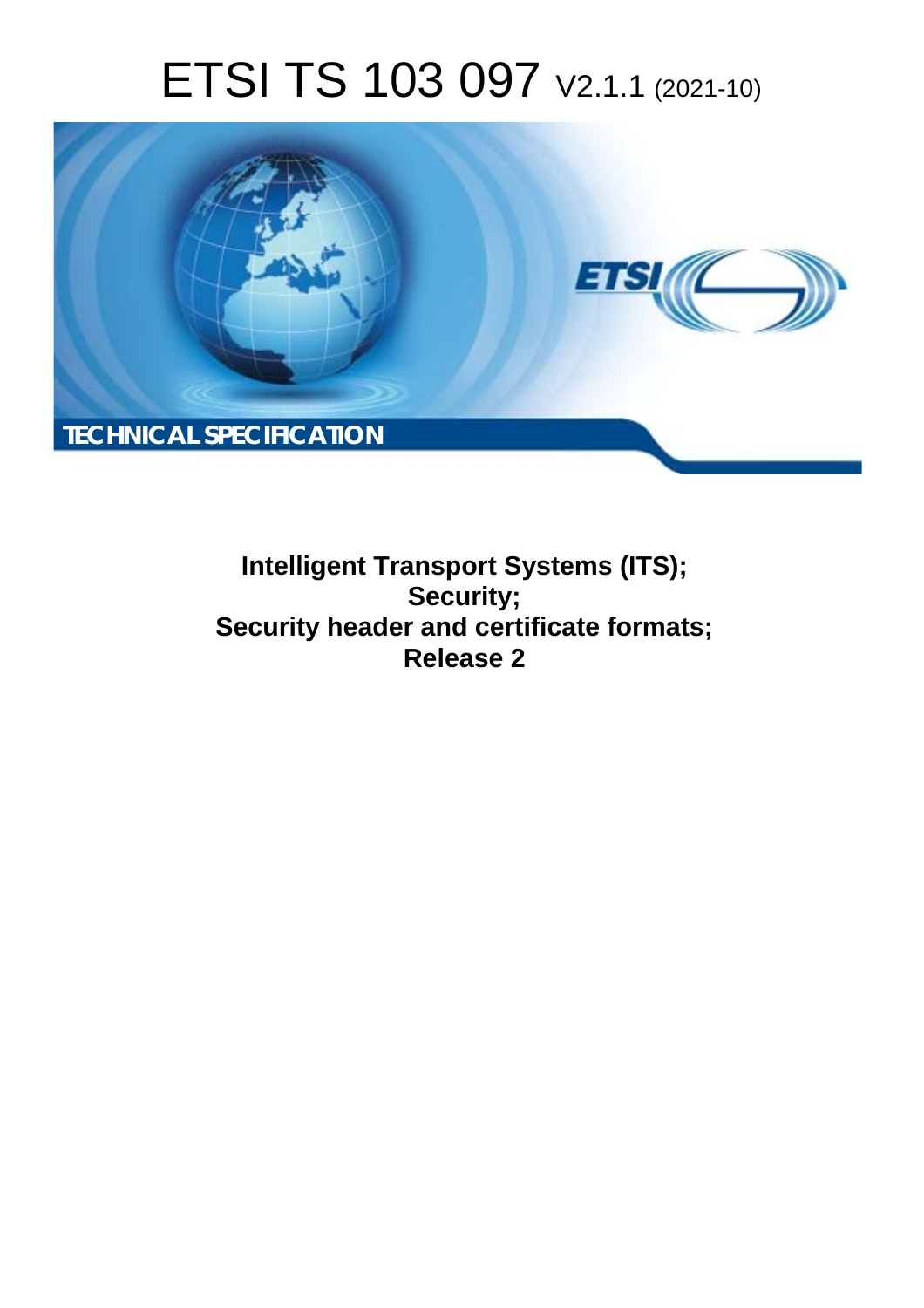Reference

RTS/ITS-00549

Keywords

ITS, privacy, protocol, security

#### *ETSI*

650 Route des Lucioles F-06921 Sophia Antipolis Cedex - FRANCE

Tel.: +33 4 92 94 42 00 Fax: +33 4 93 65 47 16

Siret N° 348 623 562 00017 - APE 7112B Association à but non lucratif enregistrée à la Sous-Préfecture de Grasse (06) N° w061004871

#### *Important notice*

The present document can be downloaded from: <http://www.etsi.org/standards-search>

The present document may be made available in electronic versions and/or in print. The content of any electronic and/or print versions of the present document shall not be modified without the prior written authorization of ETSI. In case of any existing or perceived difference in contents between such versions and/or in print, the prevailing version of an ETSI deliverable is the one made publicly available in PDF format at [www.etsi.org/deliver](http://www.etsi.org/deliver).

Users of the present document should be aware that the document may be subject to revision or change of status. Information on the current status of this and other ETSI documents is available at <https://portal.etsi.org/TB/ETSIDeliverableStatus.aspx>

If you find errors in the present document, please send your comment to one of the following services: <https://portal.etsi.org/People/CommiteeSupportStaff.aspx>

#### *Notice of disclaimer & limitation of liability*

The information provided in the present deliverable is directed solely to professionals who have the appropriate degree of experience to understand and interpret its content in accordance with generally accepted engineering or other professional standard and applicable regulations.

No recommendation as to products and services or vendors is made or should be implied.

No representation or warranty is made that this deliverable is technically accurate or sufficient or conforms to any law and/or governmental rule and/or regulation and further, no representation or warranty is made of merchantability or fitness for any particular purpose or against infringement of intellectual property rights.

In no event shall ETSI be held liable for loss of profits or any other incidental or consequential damages.

Any software contained in this deliverable is provided "AS IS" with no warranties, express or implied, including but not limited to, the warranties of merchantability, fitness for a particular purpose and non-infringement of intellectual property rights and ETSI shall not be held liable in any event for any damages whatsoever (including, without limitation, damages for loss of profits, business interruption, loss of information, or any other pecuniary loss) arising out of or related to the use of or inability to use the software.

#### *Copyright Notification*

No part may be reproduced or utilized in any form or by any means, electronic or mechanical, including photocopying and microfilm except as authorized by written permission of ETSI. The content of the PDF version shall not be modified without the written authorization of ETSI.

The copyright and the foregoing restriction extend to reproduction in all media.

© ETSI 2021. All rights reserved.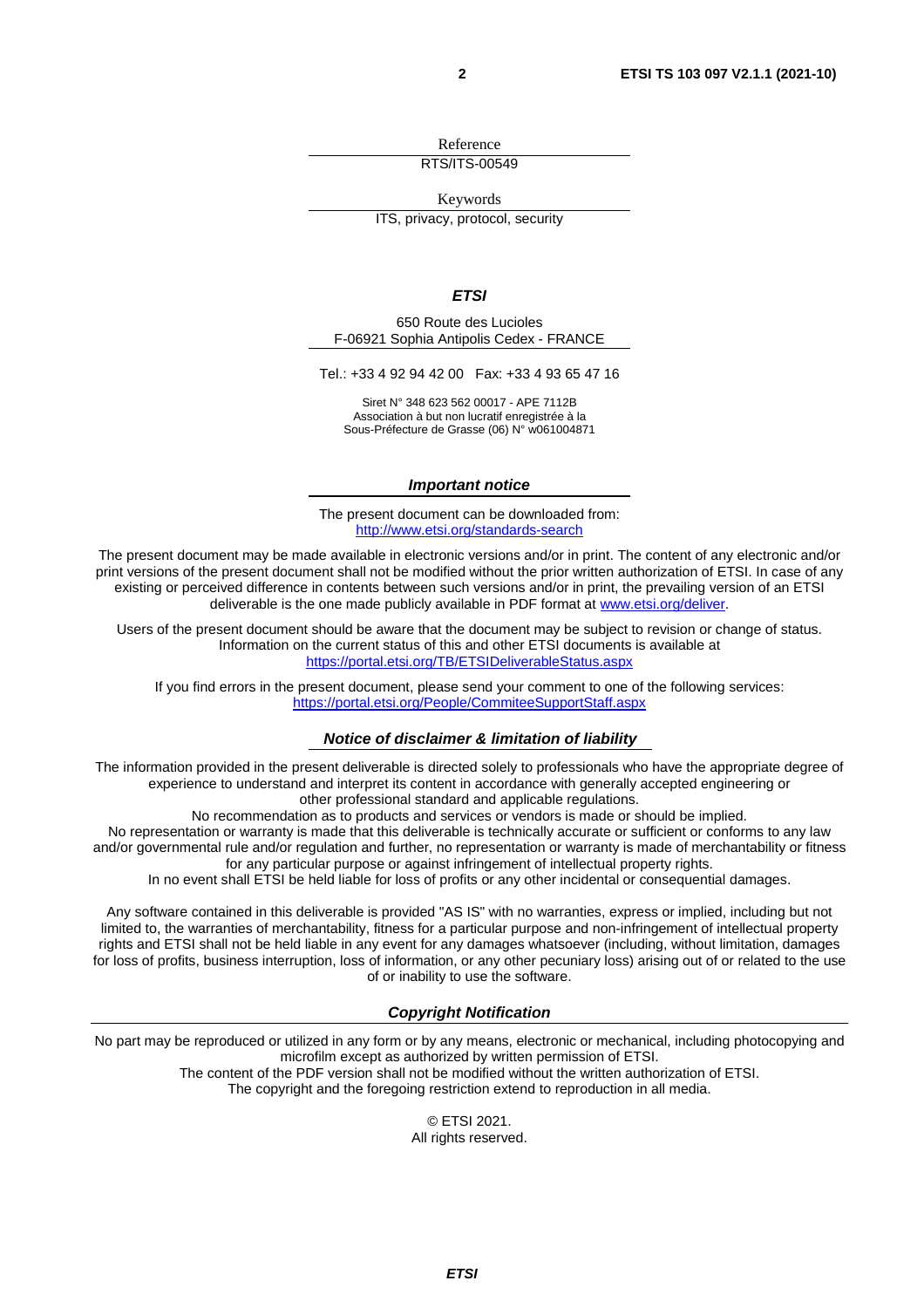## Contents

| $\mathbf{I}$                                                                                              |                               |  |
|-----------------------------------------------------------------------------------------------------------|-------------------------------|--|
| 2<br>2.1<br>2.2                                                                                           |                               |  |
| 3<br>3.1<br>3.2<br>3.3                                                                                    |                               |  |
| 4<br>4.1<br>4.2<br>4.2.1<br>4.2.2                                                                         |                               |  |
| 5<br>5.1<br>5.2<br>5.3                                                                                    |                               |  |
| 6                                                                                                         |                               |  |
| 7<br>7.1<br>7.1.1<br>7.1.2<br>7.1.3<br>7.1.4<br>7.1.5<br>7.2<br>7.2.1<br>7.2.2<br>7.2.3<br>7.2.4<br>7.2.5 | Root CA certificates.         |  |
|                                                                                                           | <b>Annex A (normative):</b>   |  |
| A.1                                                                                                       |                               |  |
| A.2<br>A.2.1<br>A.2.2                                                                                     |                               |  |
|                                                                                                           | <b>Annex B</b> (informative): |  |
|                                                                                                           |                               |  |

 $\mathbf{3}$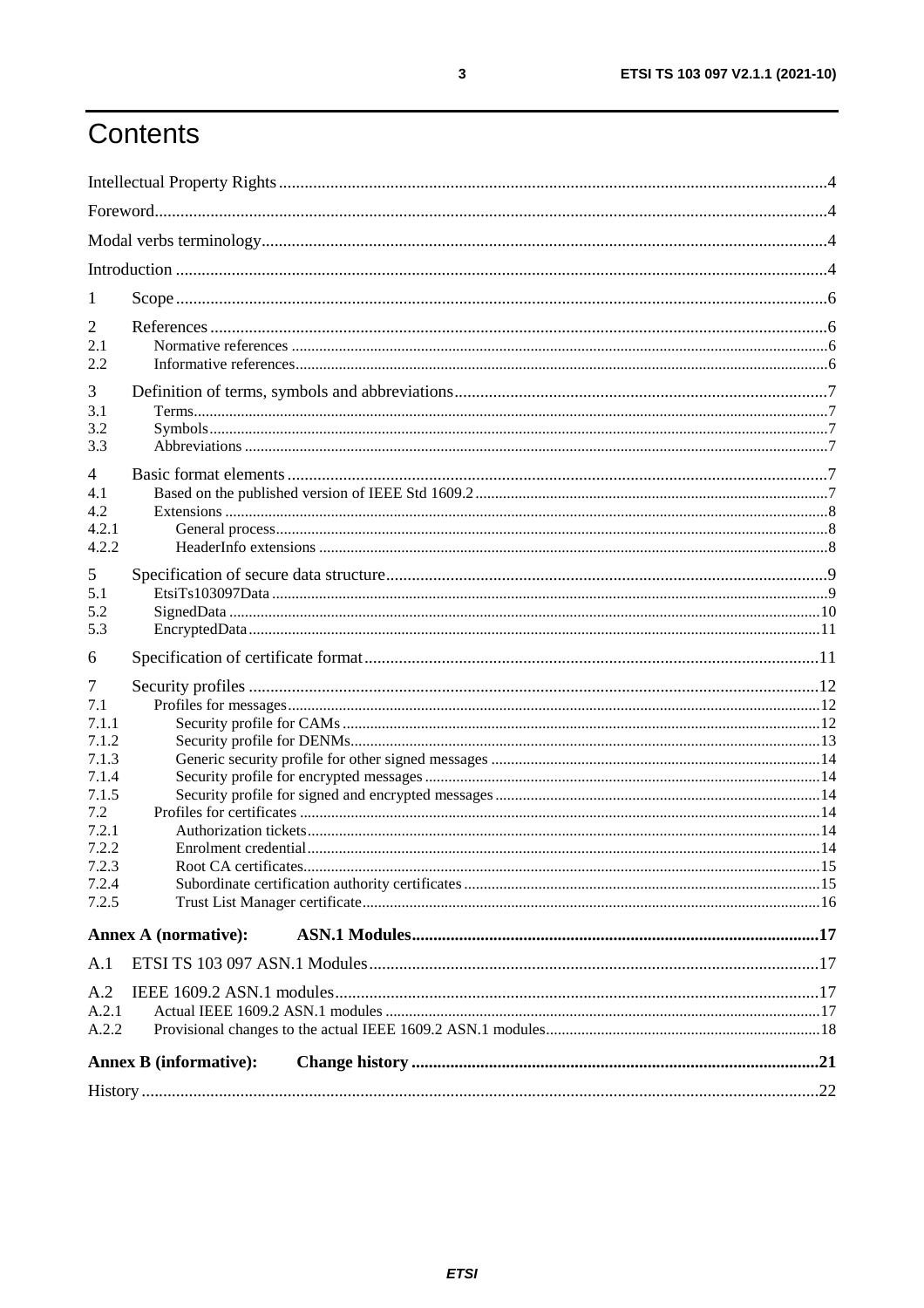## <span id="page-3-0"></span>Intellectual Property Rights

#### Essential patents

IPRs essential or potentially essential to normative deliverables may have been declared to ETSI. The declarations pertaining to these essential IPRs, if any, are publicly available for **ETSI members and non-members**, and can be found in ETSI SR 000 314: *"Intellectual Property Rights (IPRs); Essential, or potentially Essential, IPRs notified to ETSI in respect of ETSI standards"*, which is available from the ETSI Secretariat. Latest updates are available on the ETSI Web server ([https://ipr.etsi.org/\)](https://ipr.etsi.org/).

Pursuant to the ETSI Directives including the ETSI IPR Policy, no investigation regarding the essentiality of IPRs, including IPR searches, has been carried out by ETSI. No guarantee can be given as to the existence of other IPRs not referenced in ETSI SR 000 314 (or the updates on the ETSI Web server) which are, or may be, or may become, essential to the present document.

#### **Trademarks**

The present document may include trademarks and/or tradenames which are asserted and/or registered by their owners. ETSI claims no ownership of these except for any which are indicated as being the property of ETSI, and conveys no right to use or reproduce any trademark and/or tradename. Mention of those trademarks in the present document does not constitute an endorsement by ETSI of products, services or organizations associated with those trademarks.

**DECT™**, **PLUGTESTS™**, **UMTS™** and the ETSI logo are trademarks of ETSI registered for the benefit of its Members. **3GPP™** and **LTE™** are trademarks of ETSI registered for the benefit of its Members and of the 3GPP Organizational Partners. **oneM2M™** logo is a trademark of ETSI registered for the benefit of its Members and of the oneM2M Partners. **GSM**® and the GSM logo are trademarks registered and owned by the GSM Association.

## Foreword

This Technical Specification (TS) has been produced by ETSI Technical Committee Intelligent Transport Systems (ITS).

## Modal verbs terminology

In the present document "**shall**", "**shall not**", "**should**", "**should not**", "**may**", "**need not**", "**will**", "**will not**", "**can**" and "**cannot**" are to be interpreted as described in clause 3.2 of the [ETSI Drafting Rules](https://portal.etsi.org/Services/editHelp!/Howtostart/ETSIDraftingRules.aspx) (Verbal forms for the expression of provisions).

"**must**" and "**must not**" are **NOT** allowed in ETSI deliverables except when used in direct citation.

### Introduction

Security policies require that data structures such as messages used in Intelligent Transport Systems are secured when stored or transferred. For interoperability reasons, a common format for secure data structures featuring security headers and public key certificates needs to be provided.

The present document provides these definitions as a profile of the base standard IEEE Std 1609.2™-2016 [\[1\]](#page-5-0) and its amendments IEEE 1609.2a™-2017 and IEEE Std 1609.2b™-2019. A profile makes use of the definitions in the base standard and defines the use of particular subsets or options available in the base standard. This implies that the present document is to be read and interpreted together with that base standard.

From time to time, new versions of the present document may be published that extend IEEE Std 1609.2™ [\[1](#page-5-0)] data types using ASN.1 extension mechanisms to define ETSI originated extensions that are not necessarily endorsed by IEEE.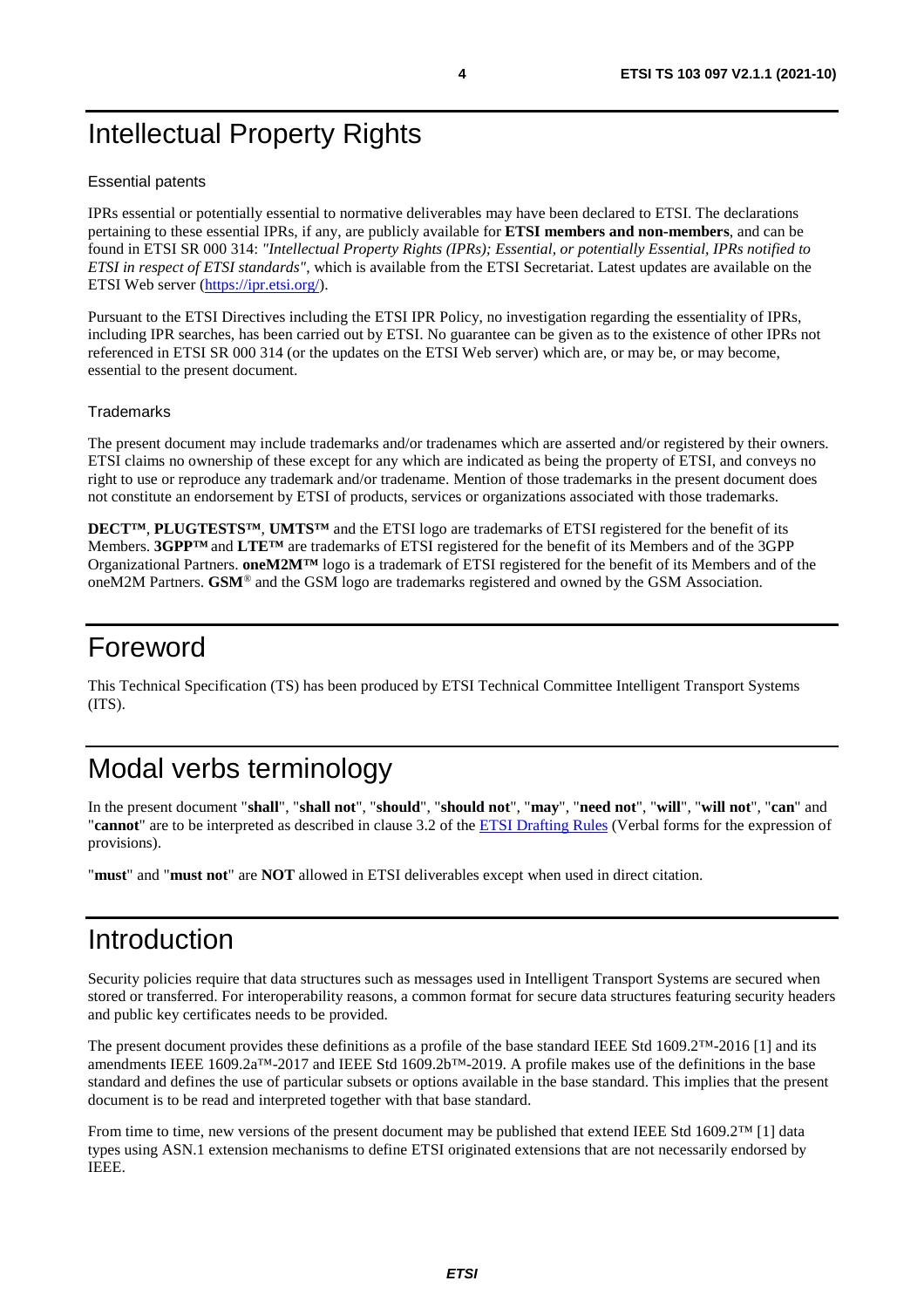The present document contains material from IEEE Std 1609.2™-2016 [[1\]](#page-5-0) and its amendment(s), reprinted with permission from IEEE, and Copyright © 2016.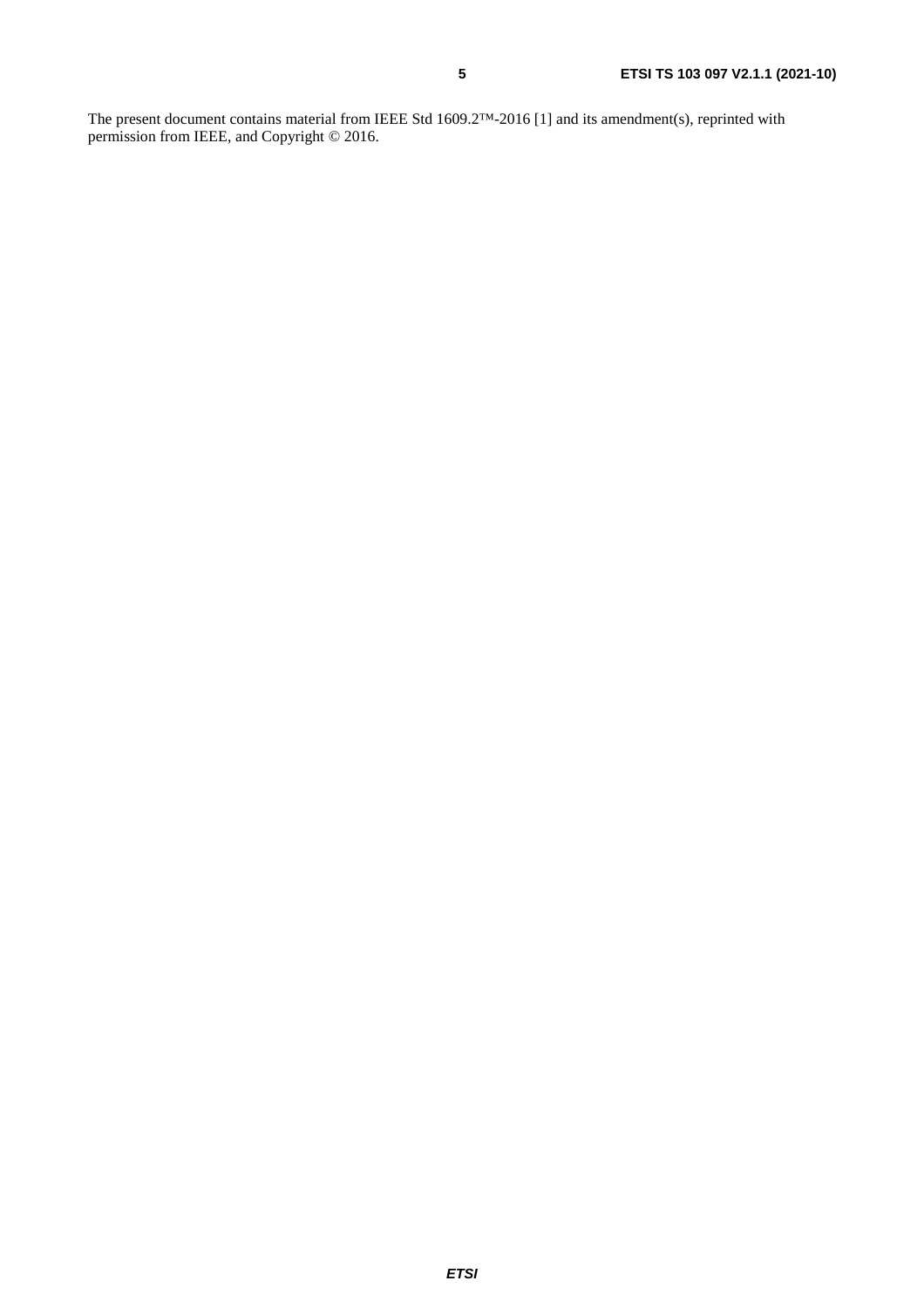### <span id="page-5-0"></span>1 Scope

The present document specifies the secure data structure including header and certificate formats for Intelligent Transport Systems. In addition to supporting the use of explicit certificates, the present document includes the amendment for the use of implicit certificates. As such, the present document is backwards compatible for the sender of secure data structures, but implies the additional implementation of implicit certificates on receiver side in order to support interoperability.

- NOTE 1: The use of explicit certificates is allowed in previous versions (V1.3.1 and V1.4.1) of the present document.
- NOTE 2: The use of implicit certificates is not allowed in previous versions of the present document.

### 2 References

### 2.1 Normative references

References are either specific (identified by date of publication and/or edition number or version number) or non-specific. For specific references, only the cited version applies. For non-specific references, the latest version of the referenced document (including any amendments) applies.

Referenced documents which are not found to be publicly available in the expected location might be found at <https://docbox.etsi.org/Reference/>.

NOTE: While any hyperlinks included in this clause were valid at the time of publication, ETSI cannot guarantee their long term validity.

The following referenced documents are necessary for the application of the present document.

[1] IEEE Std 1609.2™-2016 including amendments IEEE Std 1609.2a™-2017 and IEEE Std 1609.2b™-2019: "IEEE Standard for Wireless Access in Vehicular Environments -- Security Services for Applications and Management Messages". [2] ETSI TS 102 965: "Intelligent Transport Systems (ITS); Application Object Identifier (ITS-AID); Registration". [3] Recommendation ITU-T X.696 (08/2015): "Information technology - ASN.1 encoding rules: Specification of Octet Encoding Rules (OER)".

### 2.2 Informative references

References are either specific (identified by date of publication and/or edition number or version number) or non-specific. For specific references, only the cited version applies. For non-specific references, the latest version of the referenced document (including any amendments) applies.

NOTE: While any hyperlinks included in this clause were valid at the time of publication, ETSI cannot guarantee their long term validity.

The following referenced documents are not necessary for the application of the present document but they assist the user with regard to a particular subject area.

- [i.1] ETSI TS 102 940: "Intelligent Transport Systems (ITS); Security; ITS communications security architecture and security management".
- [i.2] ETSI TS 102 941: "Intelligent Transport Systems (ITS); Security; Trust and Privacy Management".
- [i.3] ETSI TS 103 601: "Intelligent Transport Systems (ITS); Security; Security management messages communication requirements and distribution protocols".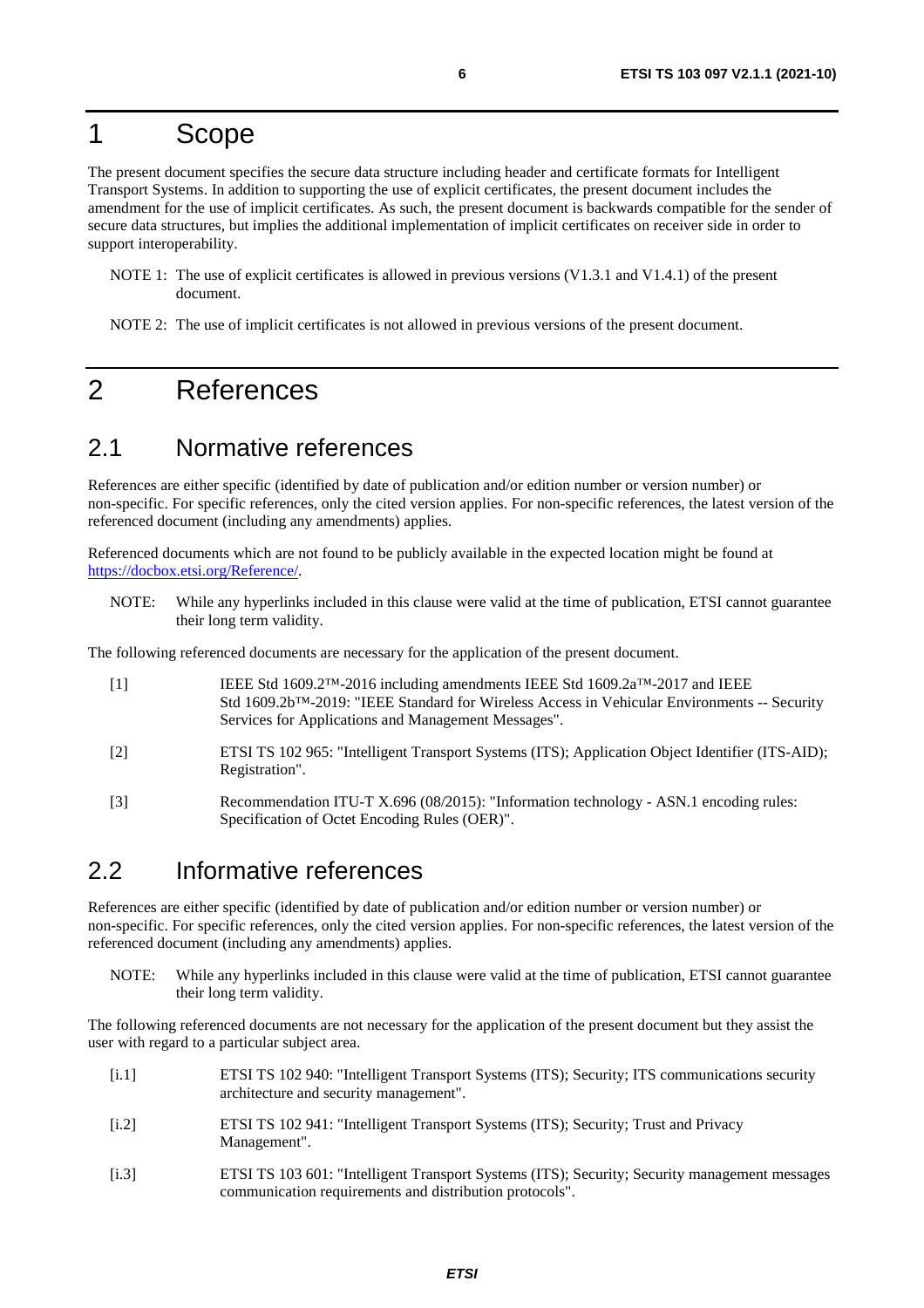<span id="page-6-0"></span>[i.4] CPOC protocol.

NOTE: Available at<https://cpoc.jrc.ec.europa.eu/Documentation.html>.

## 3 Definition of terms, symbols and abbreviations

3.1 Terms

Void.

3.2 Symbols

Void.

#### 3.3 Abbreviations

For the purposes of the present document, the following abbreviations apply:

| AA             | <b>Authorization Authority</b>                   |
|----------------|--------------------------------------------------|
| ASN.1          | <b>Abstract Syntax Notation One</b>              |
| AT             | <b>Authorization Ticket</b>                      |
| CA.            | <b>Certification Authority</b>                   |
| <b>CAM</b>     | <b>Cooperative Awareness Message</b>             |
| <b>COER</b>    | <b>Canonical Octet Encoding Rules</b>            |
| <b>CRL</b>     | Certificate Revocation List                      |
| <b>CTL</b>     | Certificate Trust List                           |
| <b>DENM</b>    | Decentralized Environmental Notification Message |
| EA             | <b>Enrolment Authority</b>                       |
| <b>ECDSA</b>   | Elliptic Curve Digital Signature Algorithm       |
| <b>ECIES</b>   | Elliptic Curve Integrated Encryption Scheme      |
| <b>ITS</b>     | <b>Intelligent Transport Systems</b>             |
| <b>ITS-AID</b> | <b>ITS</b> Application <b>ID</b>                 |
| ITS-S          | <b>Intelligent Transport Systems Station</b>     |
| <b>OID</b>     | Object IDentifier                                |
| <b>TLM</b>     | <b>Trust List Manager</b>                        |

### 4 Basic format elements

### 4.1 Based on the published version of IEEE Std 1609.2

Data structures in the present document are defined using Abstract Syntax Notation One (ASN.1) and shall be encoded using the Canonical Octet Encoding Rules (COER) as defined in Recommendation ITU-T X.696 [\[3](#page-5-0)]. This includes some data structures in the present document for which a "canonical encoding" is used as defined in IEEE Std 1609.2™ [\[1](#page-5-0)].

Clauses 5 and 6 specify and describe the data structures with reference to IEEE Std 1609.2™ [[1\]](#page-5-0). The corresponding ASN.1 module is defined in annex A.

The validity of a certificate shall be assessed as defined in IEEE Std 1609.2™ [[1\]](#page-5-0) clause 5.1, using the Hash ID-based revocation method for EA and AA certificates, and no revocation method for authorization tickets and enrolment credentials.

NOTE 1: The CRL for EA and AA certificates is defined in ETSI TS 102 941 [\[i.2](#page-5-0)].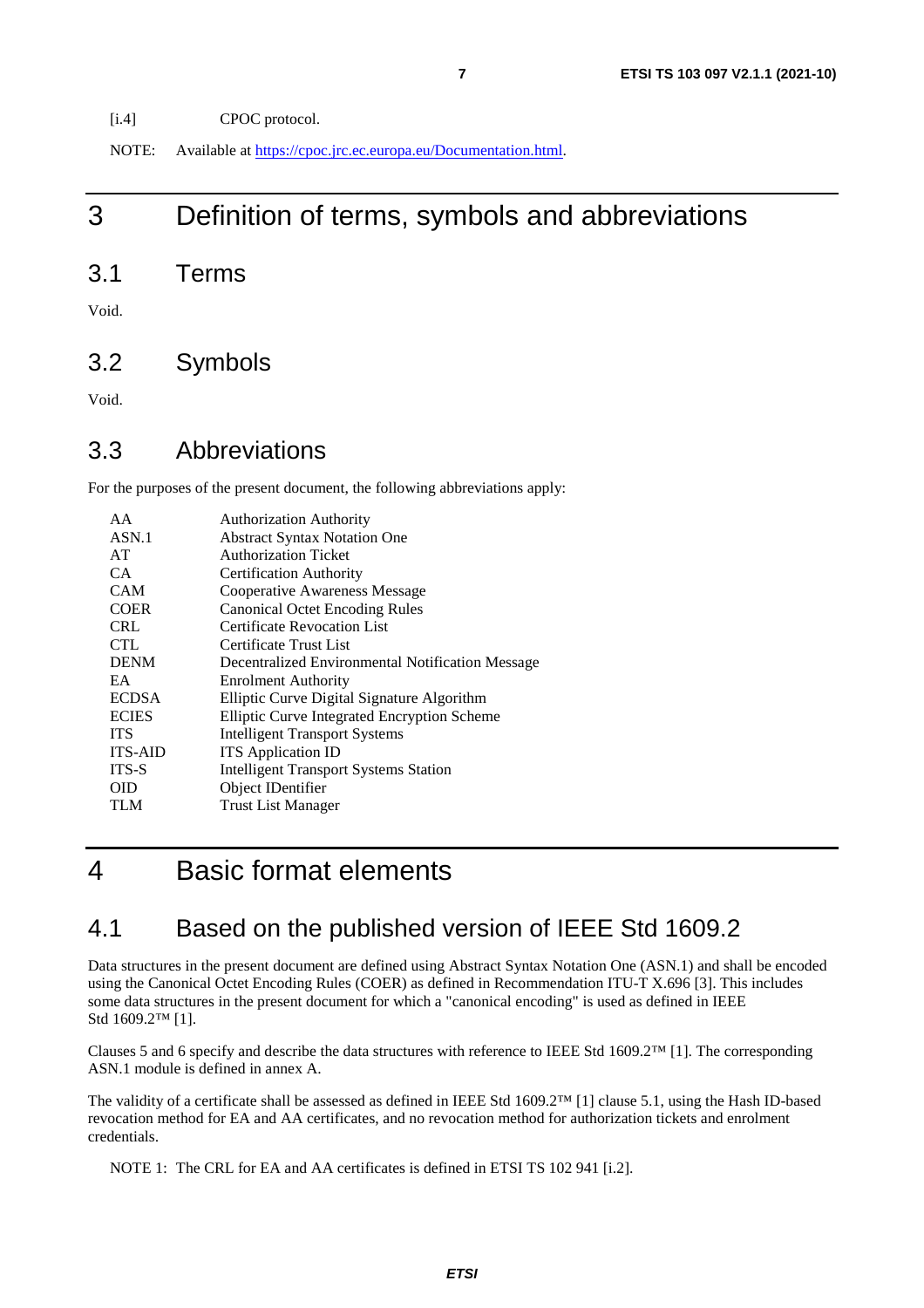<span id="page-7-0"></span>NOTE 2: The rules for verification of the Root CA certificate against the CTL are defined in ETSI TS 102 941 [\[i.2](#page-5-0)].

The validity of signed data shall be assessed as defined in IEEE Std  $1609.2^{TM}$  [[1\]](#page-5-0), clause 5.2.

### 4.2 Extensions

#### 4.2.1 General process

NOTE 1: This clause and the following clause outline approaches for maintaining and extending the present document and do not directly specify functionality to be implemented.

IEEE Std 1609.2™ [[1\]](#page-5-0) structures are extensible using ASN.1 extension mechanisms.

For all extensible IEEE Std 1609.2™ [[1\]](#page-5-0) data types other than HeaderInfo, extensions will be done by adding new fields after the extension marker in the underlying IEEE Std 1609.2™ [[1\]](#page-5-0) data type. To avoid conflicts that might arise if multiple stakeholder groups want to extend the same IEEE Std 1609.2<sup>™</sup> [\[1](#page-5-0)] data type at the same time, the rapporteur of the present document will need to coordinate with the editor of IEEE Std 1609.2™ [[1\]](#page-5-0) and ensure that different extension identifiers are associated with each different extension that is being simultaneously developed.

NOTE 2: In the above paragraph, "extension identifier" refers to the numeric identifier that the ASN.1 encoder automatically associates with an extension field in an ASN.1 structure. The numeric identifier is assigned automatically by the encoder based on the index of the extension field in the list of extension fields in that structure; it is not an identifier that is assigned through a registration process and visible to a human reader of the ASN.1.

#### 4.2.2 HeaderInfo extensions

**Background:** The HeaderInfo type defined in IEEE Std 1609.2™ [\[1](#page-5-0)] has a structure including an ASN.1 "…" extension marker. The fields after the extension marker are the extension fields. The reader is referred to IEEE Std 1609.2™ [[1\]](#page-5-0) directly for the current IEEE definition.

In the present document, the type ToBeSignedData shall have the component headerInfo of type HeaderInfo as defined in IEEE Std 1609.2™ [\[1](#page-5-0)], clause 6.3.9, with the addition of:

- The component contributedExtensions as specified in clause A.2.2:
	- within the component contributedExtensions, an optional sequence of components of type EtsiOriginatingHeaderInfoExtension as specified in clause A.2.2.

HeaderInfo extensions are included in the component contributedExtensions.

The component contributedExtensions is of type ContributedExtensionBlocks and is a sequence of single extension "blocks" of type ContributedExtensionBlock. Each extension block is defined by an identified contributing organization. The ETSI TC ITS WG5 extension block shall be identified by the integer etsiHeaderInfoContributorId (2). Within the ETSI TC ITS WG5 extension block, each extension shall be of type EtsiOriginatingHeaderInfoExtension. ASN.1 implementing these design principles is specified in clause A.2.2.

The type EtsiOriginatingHeaderInfoExtension is defined in the module

EtsiTs103097ExtensionModule specified in clause A.1 and composed of the component id and the component Extn. The component id shall be of type ExtId and shall uniquely identify the extension within the set of EtsiOriginatingHeaderInfoExtensions. The component content shall be associated to the related id according to the information object set EtsiTs103097HeaderInfoExtensions. The ETSI originated extensions shall be defined as information objects of the class Extension and shall be listed in the information object set EtsiTs103097HeaderInfoExtensions.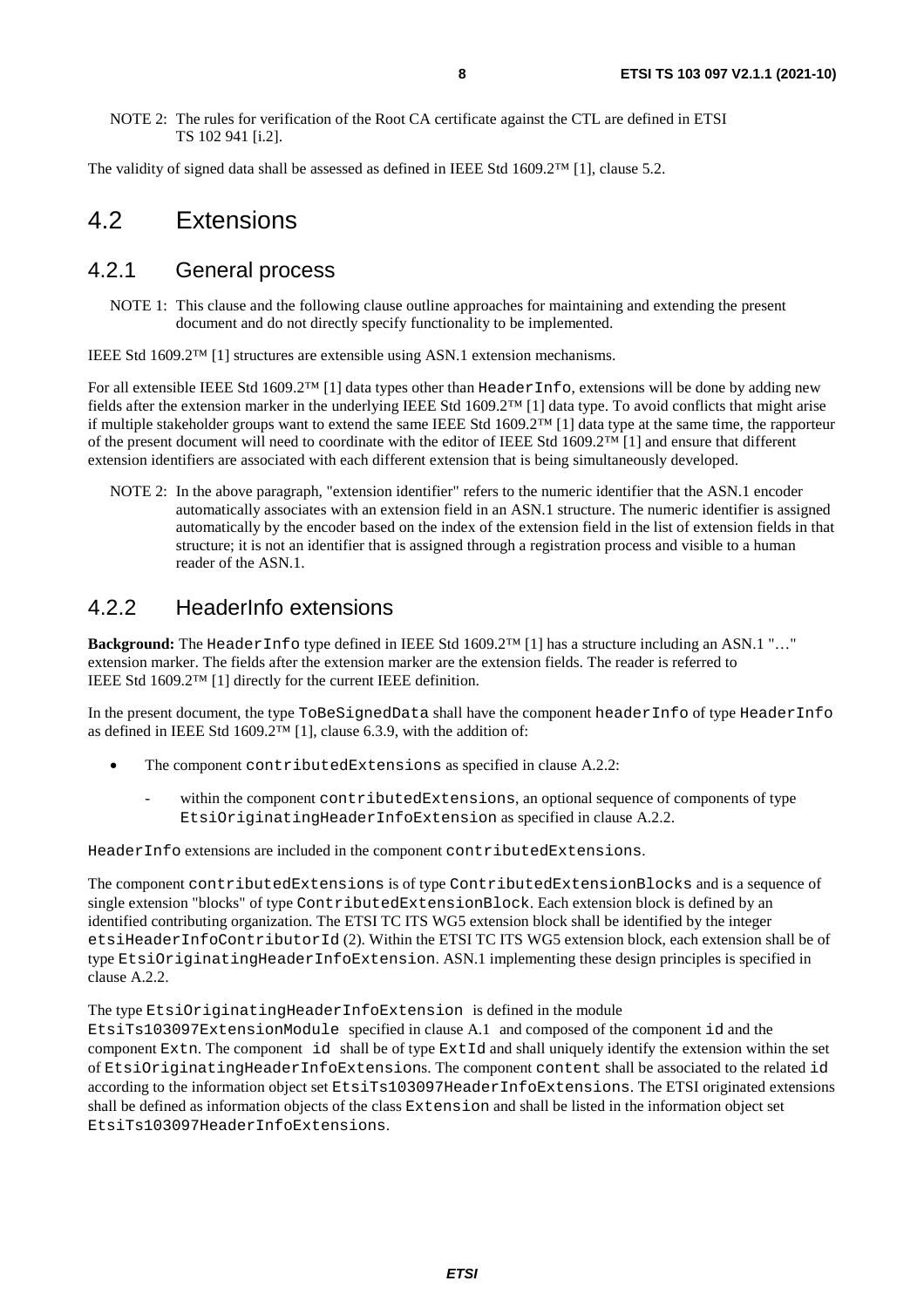<span id="page-8-0"></span>NOTE: This approach allows ETSI to specify new extensions as necessary, using an identifier that is entirely under ETSI's control (the EtsiTs103097HeaderInfoExtensionId) to identify those extensions and a separate module called EtsiTs103097ExtensionModule that can be updated by ETSI without a need to change the module IEEE1609dot2.

The data type ExtensionModuleVersion in the module EtsiTs103097ExtensionModule shall indicate the version of the module EtsiTs103097ExtensionModule and shall be imported into the EtsiTs103097Module.

ASN.1 implementing these design principles is specified in clause A.1.

## 5 Specification of secure data structure

### 5.1 EtsiTs103097Data

A secure data structure shall be of type EtsiTs103097Data as defined in annex A, which corresponds to a Ieee1609Dot2Data as defined in IEEE Std 1609.2™ [[1\]](#page-5-0), clause 6.3.2, with the constraints defined in this clause, in clause 5.2 and in clause 5.3.

The type Ieee1609Dot2Data shall support the following options in the component content:

- The option unsecuredData shall be used to encapsulate an unsecured data structure.
- The option signedData, corresponding to the type SignedData as defined in IEEE Std 1609.2™ [\[1](#page-5-0)], clause 6.3.4, shall be used to transfer a data structure with a signature.
- The option encryptedData, corresponding to the type EncryptedData as defined in IEEE Std 1609.2™ [\[1](#page-5-0)], clause 6.3.30, shall be used to transfer an encrypted data structure.

The following corresponding profiles of the type EtsiTs103097Data are defined in annex A:

- The parameterized type EtsiTs103097Data-Unsecured using the Ieee1609Dot2Data option unsecuredData.
- The parameterized type EtsiTs103097Data-Signed using the Ieee1609Dot2Data option signedData containing the data structure in the component tbsData.payload.data.
- The parameterized type EtsiTs103097Data-SignedExternalPayload using the Ieee1609Dot2Data option signedData containing the digest of the data structure in the component tbsData.payload.extDataHash.
- The parameterized type EtsiTs103097Data-Encrypted, using the Ieee1609Dot2Data option encryptedData containing the encrypted data structure in the component ciphertext.aes128ccm.ccmCiphertext.
- The parameterized type EtsiTs103097Data- SignedAndEncrypted, using the parameterized type EtsiTs103097Data-Encrypted, containing an encrypted EtsiTs103097Data-Signed.
- The parameterized type EtsiTs103097Data-Encrypted-Unicast using the parameterized type EtsiTs103097Data-Encrypted further constraint to have one entry in the component recipients.
- The parameterized type EtsiTs103097Data-SignedAndEncrypted-Unicast using the parameterized type EtsiTs103097Data-Encrypted containing an encrypted EtsiTs103097Data-Signed and further constraint to have one entry in the component recipients.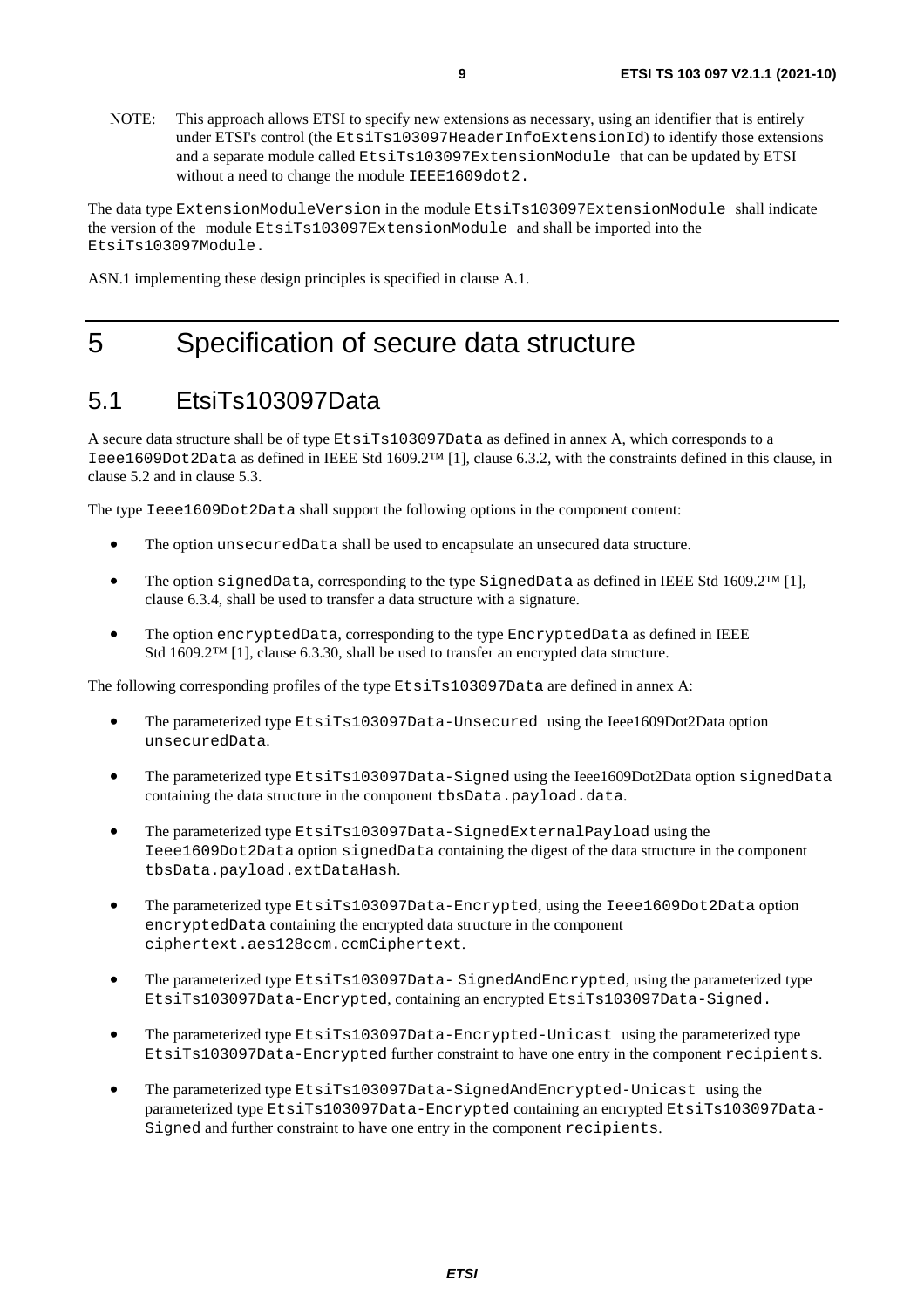### <span id="page-9-0"></span>5.2 SignedData

The type SignedData shall have the following constraints:

- The component hashId of SignedData shall indicate the hash algorithm to be used to generate the hash of the message according to IEEE Std  $1609.2^{TM}$  [\[1](#page-5-0)], clauses 6.3.5 and 5.3.3.
- The component tbsData of SignedData shall be of type ToBeSignedData as defined in IEEE Std 1609.2™ [\[1](#page-5-0)] clause 6.3.6. The type ToBeSignedData shall have the component payload of type SignedDataPayload as defined in IEEE Std  $1609.2^{TM}$  [\[1](#page-5-0)], clause 6.3.7, containing either:
	- the component data, containing the payload to be signed as an Ieee1609Dot2Data; or
	- the component extDataHash, containing the hash of data that is not explicitly transported within the structure.

The type ToBeSignedData shall have the component headerInfo of type HeaderInfo as defined in IEEE Std 1609.2™ [\[1](#page-5-0)], clause 6.3.9, and constrained to have the following security headers:

- The component psid containing the ITS-AID corresponding to the contained message.
- The component generationTime as defined in IEEE Std 1609.2™ [\[1](#page-5-0)], always present.
- The component expiryTime, as defined in IEEE Std 1609.2<sup>TM</sup> [\[1](#page-5-0)], present or absent according to the specification of message profiles in clause 7.
- The component generationLocation, as defined in IEEE Std 1609.2™ [\[1](#page-5-0)], present or absent according to the specification of message profiles in clause 7.
- The component p2pcdLearningRequest always absent.
- The component missingCrlIdentifier always absent.
- The component encryptionKey, as defined in IEEE Std 1609.2™ [\[1](#page-5-0)], present or absent according to the specification of message profiles in clause 7.
- The component inlineP2pcdRequest, as defined in IEEE Std 1609.2™ [\[1](#page-5-0)], present or absent according to the specification of message profiles in clause 7.
- The component requestedCertificate, as defined in IEEE Std 1609.2™ [\[1](#page-5-0)], present or absent according to the specification of message profiles in clause 7.
- The component pduFunctionalType, as defined in IEEE Std 1609.2™ [\[1](#page-5-0)], present or absent according to the specification of message profiles in clause 7.
- In the component contributedExtensions, any component of type EtsiOriginatingHeaderInfoExtension identified in the Information Object Set EtsiTcItsHeaderInfoExtensions present or absent according to the specification of the message profiles in clause 7 and according to the specification of the particular extension in the document that specifies it:
	- The extension EtsiTs102941CrlRequest, if present, indicates that the ITS-Station is requesting a CRL according to ETSI TS 103 601 [\[i.3](#page-5-0)], with format as defined in ETSI TS 102 941 [\[i.2](#page-5-0)]. The component issuerId shall indicate the issuer of the CRL and the component lastKnownUpdate, if present, shall indicate the value of the thisUpdate field of the latest CRL that the ITS-Station has available.
	- The extension EtsiTs102941DeltaCtlRequest, if present, indicates that the ITS-Station is requesting a delta CTL according to ETSI TS 103 601 [[i.3](#page-5-0)], with format as defined in ETSI TS 102 941 [\[i.2](#page-5-0)], using the data structure EtsiTs102941CtlRequest. The component issuerId shall indicate the issuer of the CTL and the component lastKnownCtlSequence, if present, shall indicate the value of the ctlSequence field of the latest CTL that the ITS-Station has available.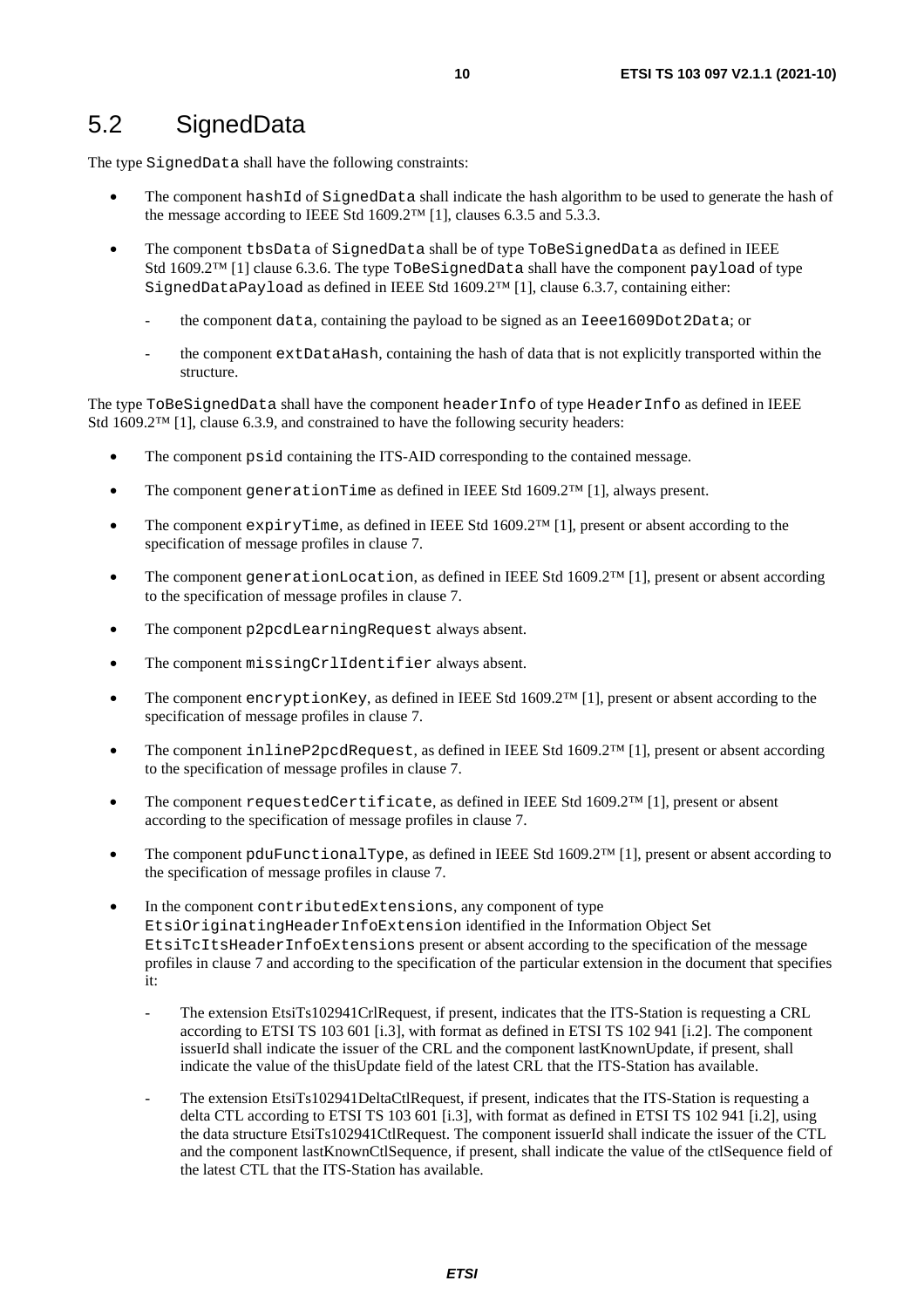- <span id="page-10-0"></span>In the component contributedExtensions, any component of type other than EtsiOriginatingHeaderInfoExtension always absent.
- NOTE: The present document does not specify contributedExtensions fields of type other than EtsiOriginatingHeaderInfoExtension and does not specify what an implementation that processes received secure data structures should do, based on such extensions. Anyhow, compliance to the present document requires an implementation to correctly parse received secure data structures that contain those extensions.

The component signer of SignedData shall be of type SignerIdentifier as defined in IEEE Std 1609.2™ [\[1](#page-5-0)], clause 6.3.24 and constrained to one of the following choices:

- digest, containing the digest of the signing certificate as defined in IEEE Std 1609.2™ [[1\]](#page-5-0), clause 6.3.26.
- certificate, constrained to only one entry in the SequenceOfCertificate list of type TS103097Certificate, containing the signing certificate as defined in clause 6 of the present document.

The component signature of SignedData shall be of type Signature as defined in IEEE Std 1609.2™ [[1\]](#page-5-0), clause 6.3.28 and shall contain the ECDSA signature as defined in IEEE Std 1609.2™ [[1\]](#page-5-0), clauses 6.3.29, 6.3.29a and 5.3.1.

### 5.3 EncryptedData

The type EncryptedData shall have the following constraints:

- The component recipients of EncryptedData shall be of type SequenceOfRecipientInfo as defined in IEEE Std 1609.2™ [\[1](#page-5-0)], clause 6.3.31. Every entry shall be either of option pskRecipInfo as defined in IEEE Std 1609.2™ [\[1](#page-5-0)], clause 6.3.32, of option certRecipInfo, or of option signedDataRecipInfo, as defined in IEEE Std 1609.2™ [\[1](#page-5-0)], clause 6.3.34.
- The encryption scheme used shall be ECIES as defined in IEEE Std 1609.2<sup>TM</sup> [\[1](#page-5-0)], clause 5.3.5. The component ciphertext of EncryptedData shall be of type SymmetricCiphertext as defined in IEEE Std 1609.2™ [[1\]](#page-5-0) clause 6.3.37 and contain an EtsiTs103097Data encrypted according to IEEE Std 1609.2™ [\[1](#page-5-0)], clauses 6.3.38 and 5.3.8.

## 6 Specification of certificate format

A certificate contained in a secure data structure shall be of type EtsiTs103097Certificate as defined in annex A, which corresponds to a single Certificate as defined in IEEE Std 1609.2™ [[1\]](#page-5-0), clause 6.4.2, with the constraints defined in this clause. A certificate contained in a secure data structure shall be either of type explicit as defined in IEEE Std 1609.2<sup>TM</sup> [\[1](#page-5-0)] clause 6.4.6, or of type implicit as defined in IEEE Std 1609.2<sup>TM</sup>, clause 6.4.5, at the discretion of the entity that sends the secure data structure.

NOTE 1: This implies that a receiver of secure data structures should be able to validate both types of certificates in order to support interoperability.

The component toBeSigned of the type EtsiTs103097Certificate shall be of type ToBeSignedCertificate as defined in IEEE Std 1609.2™ [[1\]](#page-5-0), clause 6.4.8 and constrained as follows:

- The component id of type CertificateId constrained to choice type name or none.
- The component cracaId set to 000000'H.
- The component crlSeries set to 0'D.
- The component validityPeriod with no further constraints.
- The component region of type GeographicRegion as defined in IEEE Std 1609.2 [[1\]](#page-5-0), present or absent according to the specification of certificate profiles in clause 7.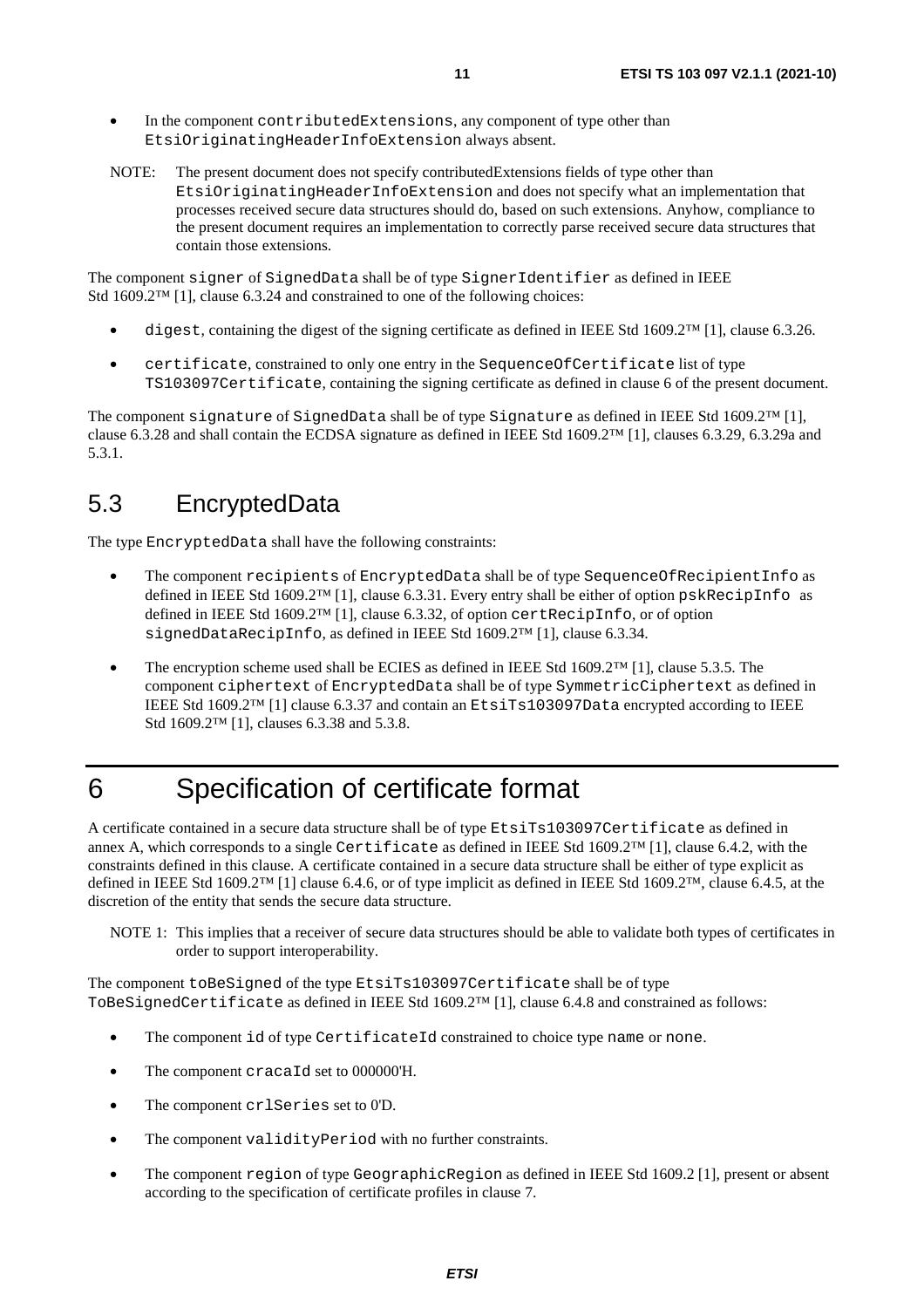- <span id="page-11-0"></span>• The component assuranceLevel of type SubjectAssurance, as defined in IEEE Std 1609.2™ [\[1](#page-5-0)], present or absent according to the specification of certificate profiles in clause 7.
- The component appPermissions of type SequenceOfPsidSsp as defined in IEEE Std 1609.2™ [[1\]](#page-5-0), present or absent according to the specification of certificate profiles in clause 7.
- The component certIssuePermissions of type SequenceOfPsidGroupPermissions, as defined in IEEE Std 1609.2™ [[1\]](#page-5-0), present or absent according to the specification of certificate profiles in clause 7.
- At least one of the components appPermissions and certIssuePermissions shall be present.
- The component certRequestPermissions absent.
- The component canRequestRollover absent.
- The component encryptionKey of type PublicEncryptionKey as defined in IEEE Std [1](#page-5-0)609.2™ [1], present or absent according to the specification of certificate profiles in clause 7.
- The component verifyKeyIndicator of type VerificationKeyIndicator as defined in IEEE Std 1609.2™ [\[1](#page-5-0)], present and constrained to the choice verificationKey if the certificate type is explicit; present and constrained to the choice reconstructionValue if the certificate type is implicit.
- NOTE 2: The constraints on cracaId and crlSeries indicate that certificates defined in the present document are not revoked using mechanisms defined in IEEE Std 1609.2™ [\[1](#page-5-0)]. Revocation mechanisms are defined in ETSI TS 102 941 [[i.2\]](#page-5-0).

The component signature of EtsiTs103097Certificate shall be of type Signature as defined in IEEE Std 1609.2™ [\[1](#page-5-0)], clause 6.3.28 and shall contain the signature, calculated by the signer identified in the issuer component, as defined in IEEE Std 1609.2™ [\[1](#page-5-0)], clauses 6.3.29, 6.3.29a and 5.3.1.

## 7 Security profiles

### 7.1 Profiles for messages

#### 7.1.1 Security profile for CAMs

The secure data structure containing Cooperative Awareness Messages (CAMs) shall be of type EtsiTs103097Data-Signed as defined in clause [5](#page-8-0).1 and annex A, containing the CAM as the ToBeSignedDataContent, with the additional constraints defined in clause 5.2 and this clause:

- The component signer of SignedData shall be constrained as follows:
	- As default, the choice digest shall be included.
	- The choice certificate shall be included once, one second after the last inclusion of the choice certificate.
	- If the ITS-S receives a CAM signed by a previously unknown AT, it shall include the choice certificate immediately in its next CAM, instead of including the choice digest. In this case, the timer for the next inclusion of the choice certificate shall be restarted.
	- If an ITS-S receives a CAM that includes a tbsdata.headerInfo component of type inlineP2pcdRequest, then the ITS-S shall evaluate the list of certificate digests included in that component: If the ITS-S finds a certificate digest of the currently used authorization ticket in that list, it shall include the choice certificate immediately in its next CAM, instead of including the choice digest.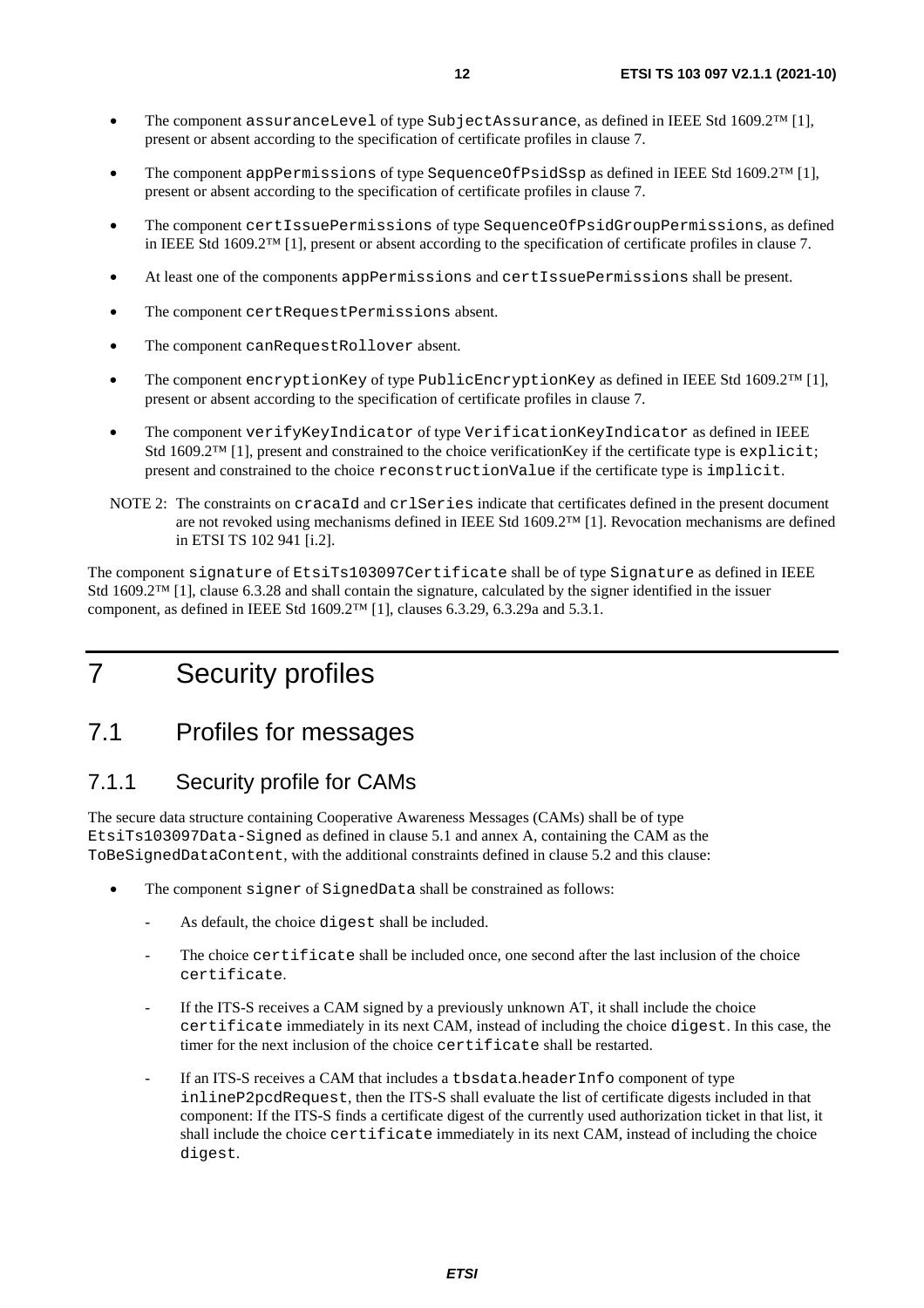- <span id="page-12-0"></span>The component tbsdata.headerInfo of SignedData shall be further constrained as follows:
	- psid: this component shall encode the ITS-AID value for CAMs as assigned in ETSI TS 102 965 [[2\]](#page-5-0).
	- The component inlineP2pcdRequest shall be included and shall contain the digests of certificates currently unknown to the ITS-Station in the following cases:
		- if the ITS-S received a CAM with the component signer of SignedData set to the choice digest, and this digest points to an unknown authorization ticket;
		- if the ITS-S received a message with the component signer of SignedData set to the choice certificate, and this certificate is signed by an unknown authorization authority certificate, i.e. includes the component issuer referencing an unknown certificate.
	- requestedCertificate: If an ITS-S receives a CAM with the component tbsdata.headerInfo including the component inlineP2pcdRequest, then the ITS-S shall evaluate the list of digests included in that component: If the ITS-S finds a digest of a valid certification authority certificate, it shall include the component requestedCertificate containing the requested certificate immediately in its next CAM:
		- unless before the generation of the next CAM, the ITS-S received another CAM including the component requestedCertificate containing the requested certification authority certificate: in this case the request shall be discarded;
		- unless the component signer of SignedData is of choice certificate according to the rules defined above: in this case the request shall be kept pending and the certificate shall be inserted in the next possible CAM, according to the same conditions.
	- Any component of type EtsiOriginatingHeaderInfoExtension appearing in contributedExtensions may be present, absent, present under specified conditions, or optional. As different types of EtsiOriginatingHeaderInfoExtension are specified in future versions of the present document, those future versions will also state whether and under what circumstances those EtsiOriginatingHeaderInfoExtension types are included in CAMs.
	- All other components of the component tbsdata.headerInfo allowed to be present according to clause 5 shall not be used and be absent.

### 7.1.2 Security profile for DENMs

The secure data structure containing Decentralized Environmental Notification Messages (DENMs) shall be of type EtsiTs103097Data-Signed as defined in clause 5.1 and annex A, containing the DENM as the ToBeSignedDataContent, with the additional constraints defined clause 5.2 and in this clause:

- The component signer of SignedData shall be of choice certificate.
- The component tbsdata.headerInfo of SignedData shall be further constrained as follows:
	- generationLocation: shall be present.
	- psid: this component shall encode the ITS-AID value for DENMs as assigned in ETSI TS 102 965 [\[2](#page-5-0)].
	- Any component of type EtsiOriginatingHeaderInfoExtension appearing in contributedExtensions may be present, absent, present under specified conditions, or optional. As different types of EtsiOriginatingHeaderInfoExtension are specified in future versions of the present document, those future versions will also state whether and under what circumstances those EtsiOriginatingHeaderInfoExtension types are included in DENMs.
	- All other components of the component tbsdata.headerInfo allowed to present according to clause 5 shall not be used and be absent.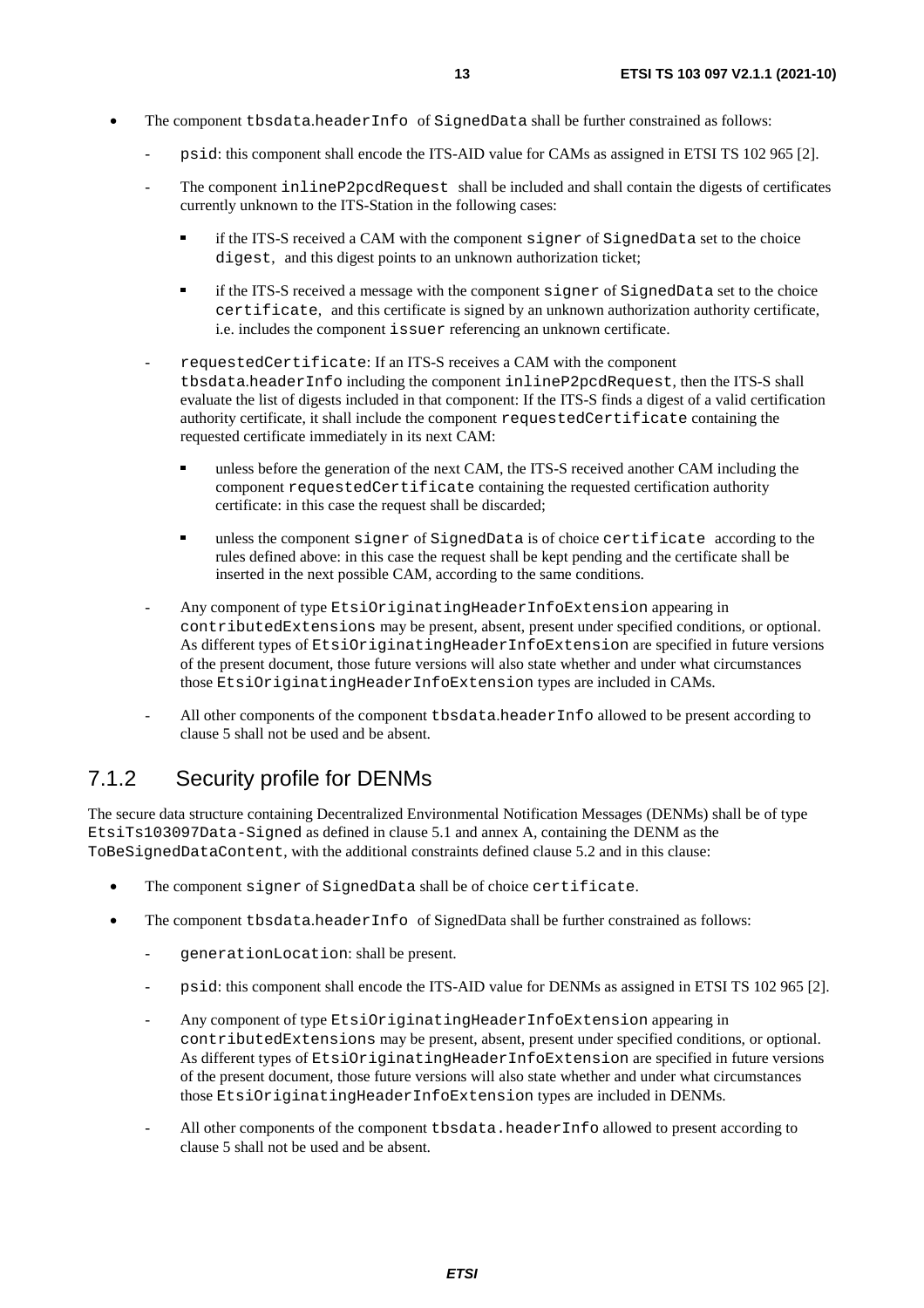#### <span id="page-13-0"></span>7.1.3 Generic security profile for other signed messages

The secure data structure containing signed messages other than CAM and DENM shall be of type:

- EtsiTs103097Data-Signed as defined in clause 5.1 and annex A, containing the message as the ToBeSignedDataContent, or of type;
- EtsiTs103097Data-SignedExternalPayload as defined clause 5.1 and in annex A, containing the message digest;

with the additional constraints defined in clause 5.2.

#### 7.1.4 Security profile for encrypted messages

The secure data structure containing encrypted messages shall be of type EtsiTs103097Data-Encrypted as defined in clause 5.1 and annex A, containing the message as the ToBeEncryptedDataContent, with the additional constraints defined in clause 5.3.

#### 7.1.5 Security profile for signed and encrypted messages

The secure data structure containing signed and then encrypted messages shall be of type EtsiTs103097Data-SignedAndEncrypted as defined in clause 5.1 and annex A, containing the message as the ToBesignedAndEncryptedDataContent. This corresponds to an EtsiTs103097Data of type EtsiTs103097Data-Encrypted, containing an EtsiTs103097Data of type EtsiTs103097Data-Signed, containing the message as the ToBeSignedDataContent.

### 7.2 Profiles for certificates

#### 7.2.1 Authorization tickets

This clause defines additional aspects of authorization tickets as defined in ETSI TS 102 940 [[i.1](#page-5-0)]. Authorization tickets shall be of type EtsiTs103097Certificate as defined in clause 6, with the following constraints:

- The component issuer shall be of choice sha256AndDigest or sha384AndDigest as defined in IEEE Std 1609.2™ [[1\]](#page-5-0), clause 6.4.7.
- The toBeSigned component appPermissions shall be used to indicate message signing permissions, i.e. permissions to sign an EtsiTs103097Data.
- The toBeSigned component CertificateId shall be set to the choice none.
- The toBeSigned component certIssuePermissions shall be absent.

#### 7.2.2 Enrolment credential

This clause defines additional aspects of enrolment credentials (i.e. long-term certificates) as defined in ETSI TS 102 940 [\[i.1](#page-5-0)]. Enrolment credentials shall be of type EtsiTs103097Certificate as defined in clause 6, with the following constraints:

- The certificate shall be of type explicit as specified in IEEE Std  $1609.2^{\text{TM}}$ , clause 6.4.6.
- The component issuer shall be of choice sha256AndDigest or sha384AndDigest as defined in IEEE Std 1609.2™ [[1\]](#page-5-0) clause 6.4.7.
- The toBeSigned components appPermissions shall be used to indicate message signing permissions, i.e. permissions to sign a certificate request message contained in an EtsiTs103097Data.

NOTE: An example of certificate request messages is given in ETSI TS 102 941 [[i.2](#page-5-0)].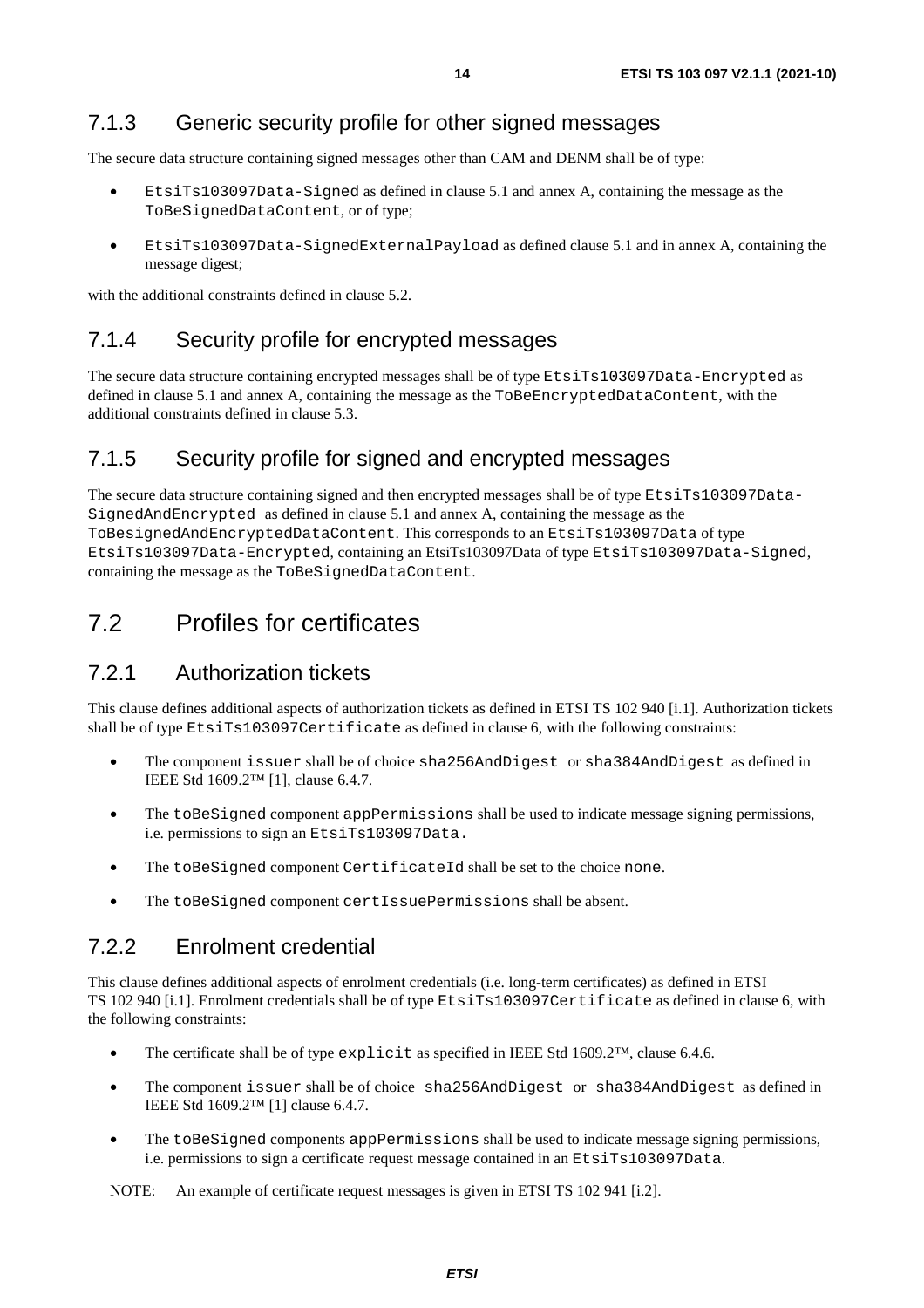- <span id="page-14-0"></span>• The toBeSigned component CertificateId shall be set to the choice name and shall contain a unique name associated to the enrolment credential.
- The toBeSigned component certIssuePermissions shall be absent.

#### 7.2.3 Root CA certificates

This clause defines additional aspects of Root CA certificates as defined in ETSI TS 102 940 [\[i.1](#page-5-0)]. Root CA certificates shall be of type EtsiTs103097Certificate as defined in clause 6, with the following constraints:

- The certificate shall be of type explicit as specified in IEEE Std 1609.2, clause 6.4.6.
- The component issuer shall be set to self.
- These toBeSigned components shall be included in addition to those specified in clause 6:
	- certIssuePermissions shall be used to indicate issuing permissions, i.e. permissions to sign subordinate certification authority certificates with certain permissions.
	- appPermissions shall be used to indicate permissions to sign:
		- CRLs and contain the ITS-AID for the CRL as assigned in ETSI TS 102 965 [[2\]](#page-5-0).
		- CTLs and contain the ITS-AID for the CTL as assigned in ETSI TS 102 965 [\[2](#page-5-0)].

The toBeSigned component CertificateId shall be set to the choice name and shall contain a unique name associated to the root certification authority.

Additional requirements to Root CA certificates are defined in CPOC protocol [\[i.4](#page-6-0)].

#### 7.2.4 Subordinate certification authority certificates

This clause defines additional aspects of subordinate certification authority certificates, i.e. enrolment and authorization authority certificates as defined in ETSI TS 102 940 [\[i.1](#page-5-0)]. Subordinate certification authority certificates shall be of type EtsiTs103097Certificate as defined in clause 6, with the following constraints:

- The certificate shall be of type explicit as specified in IEEE Std  $1609.2^{\text{TM}}$ , clause 6.4.6.
- The component issuer shall be set to sha256AndDigest or sha384AndDigest as defined in IEEE Std 1609.2™ [\[1](#page-5-0)] clause 6.4.7.
- These toBeSigned components shall be included in addition to those specified in clause 6:
	- encryption key: this component shall contain a public encryption key for ITS-Stations to encrypt messages to the enrolment / authorization authority.
	- certIssuePermissions: this component shall be used to indicate issuing permissions, i.e. permissions to sign an enrolment credential / authorization ticket with certain permissions.
	- appPermissions: this component shall be used to indicate message signing permissions, i.e. permissions to sign certificate response messages contained in an EtsiTs103097Data.
- NOTE: An example of certificate response messages is given in ETSI TS 102 941 [[i.2](#page-5-0)].

The toBeSigned component CertificateId shall be set to the choice name contain a unique name associated to the certification authority, or shall be set to the choice none.

Additional requirements to Root CA certificates are defined in CPOC protocol [\[i.4](#page-6-0)].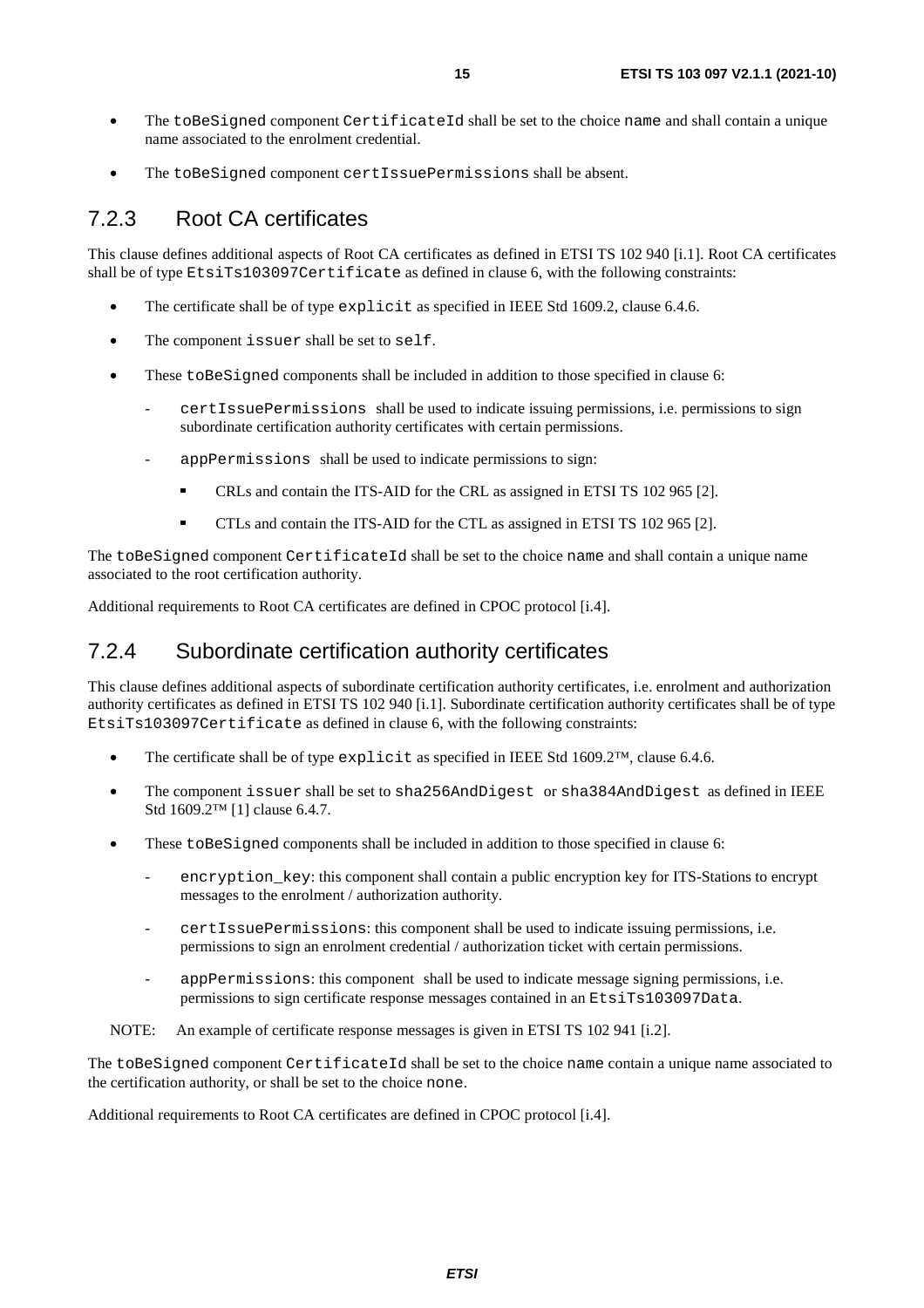### <span id="page-15-0"></span>7.2.5 Trust List Manager certificate

This clause defines additional aspects of Trust List Manager certificates. Trust List Manager certificates shall be of type EtsiTs103097Certificate as defined in clause 6, with the following constraints:

- The certificate shall be of type explicit as specified in IEEE Std 1609.2™, clause 6.4.6.
- The component issuer shall be set to self.
- These toBeSigned components shall be included in addition to those specified in clause 6:
	- appPermissions: this component shall contain the ITS-AID for the CTL as assigned in ETSI TS 102 965 [[2\]](#page-5-0).
- The toBeSigned component CertificateId shall be set to the choice name and contain the unique name string associated to the TLM.
- These toBeSigned components shall be absent:
	- encryptionKey.
	- certIssuePermissions.

Additional requirements to Root CA certificates are defined in CPOC protocol [\[i.4](#page-6-0)].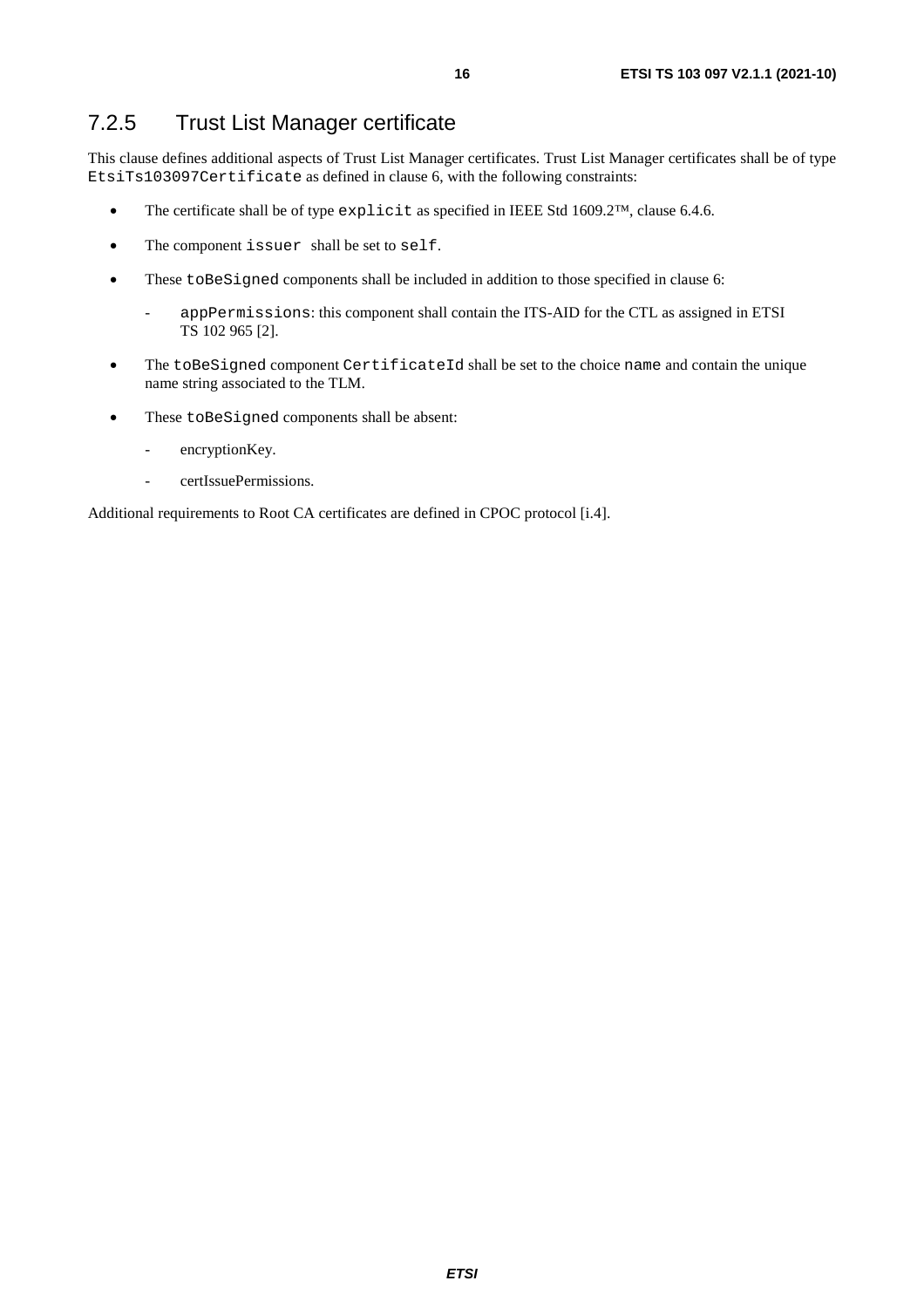## <span id="page-16-0"></span>Annex A (normative): ASN.1 Modules

## A.1 ETSI TS 103 097 ASN.1 Modules

This clause provides the normative ASN.1 modules containing the syntactical definitions of the data types defined in the present document. The ASN.1 modules import data types from the ASN.1 modules defined in IEEE Std 1609.2™ [\[1](#page-5-0)].

The EtsiTs103097Module ASN.1 module is identified by the Object Identifier {itu-t(0) identified-organization(4) etsi(0) itsDomain(5) wg5(5) secHeaders(103097) core(1) version2(2)}. The module can be downloaded as a file as indicated in table A.1. The associated SHA-256 cryptographic hash digest of the referenced file offers a means to verify the integrity of that file.

#### **Table A.1: ETSI TS 103 097 ASN.1 module information**

| Module name  | EtsiTs103097Module                                                                  |
|--------------|-------------------------------------------------------------------------------------|
| OID          | {itu-t(0) identified-organization(4) etsi(0) itsDomain(5) wg5(5) secHeaders(103097) |
|              | $ core(1)$ version $3(3)$                                                           |
| Link         | https://forge.etsi.org/rep/ITS/asn1/sec_ts103097/blob/v2.1.1/EtsiTs103097Module.asn |
| SHA-256 hash | lef6d97bd97a8cfb080f25e9652a7b861dd2cd17e2586ed55729d631b5e909308                   |

The ASN.1 extension module is identified by the Object Identifier {itu-t(0) identified-organization(4) etsi(0) itsDomain(5) wg5(5) secHeaders(103097) extension(2) version1(1)}. The module can be downloaded as a file as indicated in table A.2. The associated SHA-256 cryptographic hash digest of the referenced file offers a means to verify the integrity of that file.

#### **Table A.2: ETSI TS 103 097 ASN.1 extension module information**

| Module name  | IEtsiTs103097ExtensionModule                                                                                                                             |
|--------------|----------------------------------------------------------------------------------------------------------------------------------------------------------|
| <b>OID</b>   | $\left  \frac{\text{fitu-t}(0) \text{ identified-organization}(4) \text{etsi}(0) \text{ itsDomain}(5) \text{ wgs}(5) \text{ secHeaders}(103097) \right $ |
|              | extension(2) version(1)                                                                                                                                  |
| Link         | https://forge.etsi.org/rep/ITS/asn1/sec_ts103097/blob/v2.1.1/EtsiTs103097Extension                                                                       |
|              | Module.asn                                                                                                                                               |
| SHA-256 hash | la6d68f030f66ff77cac43f2ca4d40245805b09b3b123cf960ebb29ace9817c0a                                                                                        |

## A.2 IEEE 1609.2 ASN.1 modules

### A.2.1 Actual IEEE 1609.2 ASN.1 modules

This clause provides the relevant ASN.1 modules from IEEE Std 1609.2™ [\[1](#page-5-0)] (and its amendments), reprinted with permission from IEEE, Copyright © 2016.

The IEEE 1609.2 schema ASN.1 module is identified by the Object Identifier {iso(1) identified-organization(3) ieee(111) standards-association-numbered-series-standards(2) wave-stds(1609) dot2(2) base(1) schema(1) majorversion-2(2)}. The module can be downloaded as a file as indicated in table A.3. The associated SHA-256 cryptographic hash digest of the referenced file offers a means to verify the integrity of that file.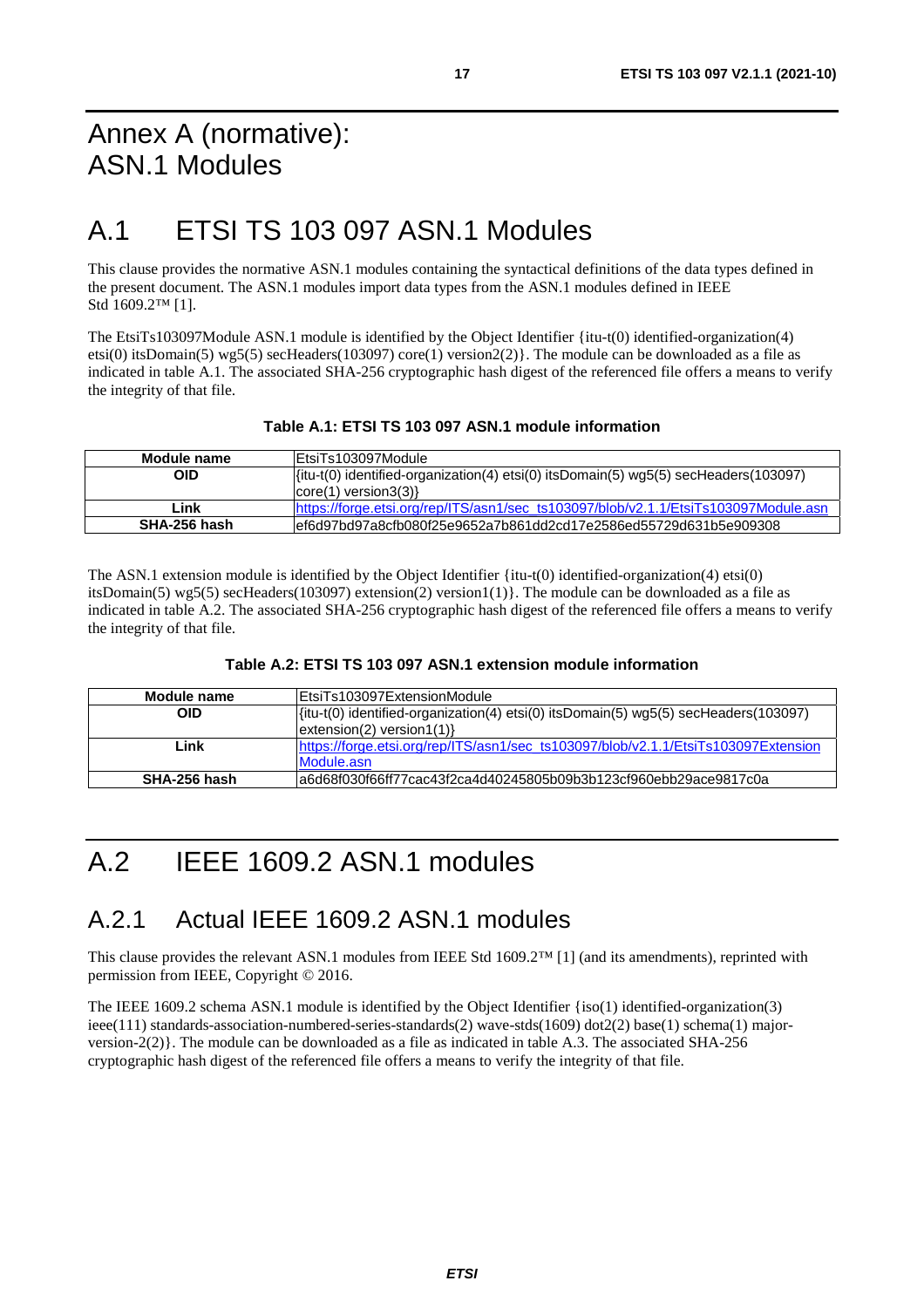<span id="page-17-0"></span>

| <b>Module Name</b> | leee1609Dot2                                                                                      |
|--------------------|---------------------------------------------------------------------------------------------------|
| OID                | $\frac{1}{1}$ (iso(1) identified-organization(3) ieee(111) standards-association-numbered-series- |
|                    | $ $ standards(2) wave-stds(1609) dot2(2) base(1) schema(1) major-version-2(2) $\rangle$           |
| Link               | https://forge.etsi.org/rep/ITS/asn1/jeee1609.2/blob/1609.2b-2019/IEEE1609dot2.asn                 |
| SHA-256 hash       | l53230b0de7ddc6c5ea168d879e2115c0c6e7aa1eb47fb9bc689f126c01d714e0                                 |

#### **Table A.3: IEEE Std 1609.2 [[1](#page-5-0)] schema ASN.1 module information**

The IEEE 1609.2 base types ASN.1 module is identified by the Object Identifier {iso(1) identified-organization(3) ieee(111) standards-association-numbered-series-standards(2) wave-stds(1609) dot2(2) base(1) base-types(2) majorversion-2(2)}. The module can be downloaded as a file as indicated in table A.4. The associated SHA-256 cryptographic hash digest of the referenced file offers a means to verify the integrity of that file.

#### **Table A.4: IEEE Std 1609.2 [\[1\]](#page-5-0) base types ASN.1 module information**

| Module name  | leee1609Dot2BaseTypes                                                                             |
|--------------|---------------------------------------------------------------------------------------------------|
| <b>OID</b>   | $\frac{1}{1}$ (iso(1) identified-organization(3) ieee(111) standards-association-numbered-series- |
|              | $ stands(2)$ wave-stds(1609) dot2(2) base(1) base-types(2) major-version-2(2)}                    |
| Link         | https://forge.etsi.org/rep/ITS/asn1/ieee1609.2/blob/1609.2b-                                      |
|              | 2019/IEEE1609dot2BaseTypes.asn                                                                    |
| SHA-256 hash | 71fb8b72b15ac8cd2a80f786521cd0db7a5f69cc9f9eaa593de92ed924e4eb5d                                  |

### A.2.2 Provisional changes to the actual IEEE 1609.2 ASN.1 modules

This clause provides the relevant ASN.1 modules from IEEE Std 1609.2™ [\[1](#page-5-0)] (and its amendments), amended as specified in this clause.

The IEEE 1609.2 schema ASN.1 module is identified by the Object Identifier {iso(1) identified-organization(3) ieee(111) standards-association-numbered-series-standards(2) wave-stds(1609) dot2(2) base(1) schema(1) majorversion-2(2) minor-version-4(4)}. The module can be downloaded as a file as indicated in table A.5. The associated SHA-256 cryptographic hash digest of the referenced file offers a means to verify the integrity of that file.

#### **Table A.5: Amended IEEE Std 1609.2 [[1](#page-5-0)] schema ASN.1 module information**

| <b>Module Name</b> | IIeee1609dot2                                                                                                                                                                                            |
|--------------------|----------------------------------------------------------------------------------------------------------------------------------------------------------------------------------------------------------|
| <b>OID</b>         | $\frac{1}{1}$ (iso(1) identified-organization(3) ieee(111) standards-association-numbered-series-<br>standards(2) wave-stds(1609) dot2(2) base(1) schema(1) major-version-2(2) minor-<br>version- $3(3)$ |
| Link               | https://forge.etsi.org/rep/ITS/asn1/ieee1609.2.1/blob/v2.1.1/leee1609Dot2Crl.asn                                                                                                                         |
| SHA-256 hash       | l607b9b85edb84dcdf2484e8e67d2b49a883d9796f418f2519cd3406a3aebaad1                                                                                                                                        |

The following modifications to the actual IEEE 1609.2 schema module indicated in table A.3 have been applied:

The module's Object Identifier is modified as follows:

```
Ieee1609Dot2 {iso(1) identified-organization(3) ieee(111) 
standards-association-numbered-series-standards(2) wave-stds(1609) 
dot2(2) base(1) scheme(1) major-version-2(2) minor-version-3(3)
```
The IMPORTS statement to import the data type EtsiOriginatingHeaderInfoExtension is modified as follows:

```
EtsiOriginatingHeaderInfoExtension 
FROM EtsiTs103097ExtensionModule {itu-t(0) identified-organization(4) etsi(0) itsDomain(5) wg5(5) 
secHeaders(103097) extension(2) version1(1)} WITH SUCCESSORS;
```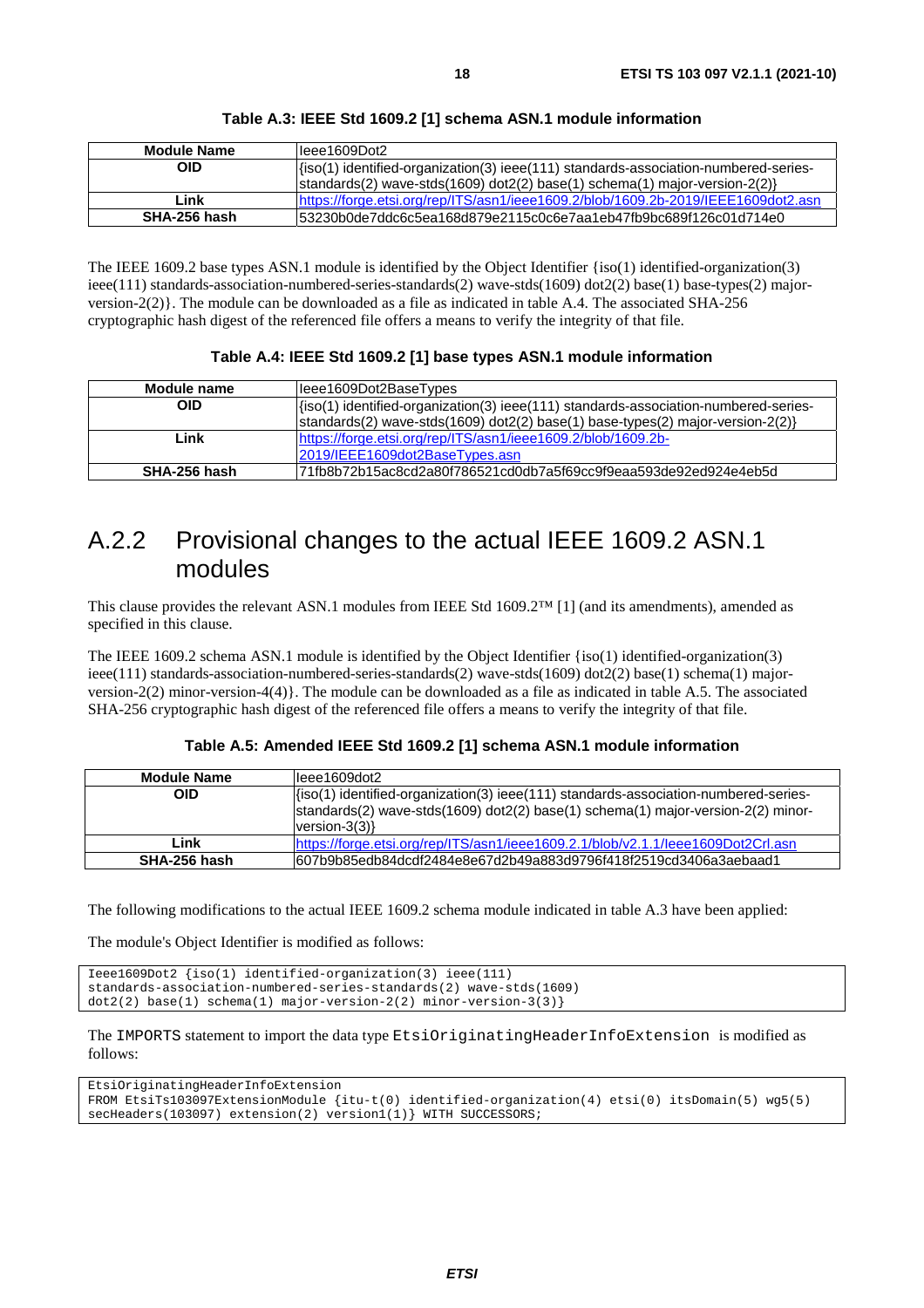The type Ieee1609Dot2Content is extended as follows:

```
Ieee1609Dot2Content ::= CHOICE { 
    unsecuredData Opaque,<br>signedData SignedData
                              signedData,
    encryptedData EncryptedData,
     signedCertificateRequest Opaque, 
 ..., 
     signedX509CertificateRequest Opaque 
 }
```
The type HeaderInfo is extended and the following structure definitions are added after it:

```
HeaderInfo ::= SEQUENCE
     - add the current elements of HeaderInfo here.
     contributedExtensions ContributedExtensionBlocks OPTIONAL 
} 
ContributedExtensionBlocks ::= SEQUENCE (SIZE(1..MAX)) OF ContributedExtensionBlock 
ContributedExtensionBlock ::= SEQUENCE { 
     contributorId IEEE1609DOT2-HEADERINFO-CONTRIBUTED-EXTENSION. 
               &id({Ieee1609dot2HeaderInfoContributedExtensions}), 
     extns SEQUENCE (SIZE(1..MAX)) OF IEEE1609DOT2-HEADERINFO-CONTRIBUTED-EXTENSION. 
               &Extn({Ieee1609dot2HeaderInfoContributedExtensions}{@.contributorId}) 
} 
IEEE1609DOT2-HEADERINFO-CONTRIBUTED-EXTENSION ::= CLASS { 
     &id HeaderInfoContributorId UNIQUE, 
     &Extn 
} WITH SYNTAX {&Extn IDENTIFIED BY &id} 
Ieee1609dot2HeaderInfoContributedExtensions 
     IEEE1609DOT2-HEADERINFO-CONTRIBUTED-EXTENSION ::= { 
     { EtsiOriginatingHeaderInfoExtension IDENTIFIED BY etsiHeaderInfoContributorId}, 
     ... 
}
```
The type HashedData is extended as follows:

```
HashedData::= CHOICE {
      sha256HashedData OCTET STRING (SIZE(32)), 
 ..., 
      sha384HashedData OCTET STRING (SIZE(48)), 
                      OCTET STRING (SIZE(32))
 }
```
The type ToBeSignedCertificate is extended as follows:

| ToBeSignedCertificate ::= SEOUENCE                    |                                                                                                    |
|-------------------------------------------------------|----------------------------------------------------------------------------------------------------|
| id                                                    | CertificateId,                                                                                     |
| cracaId                                               | HashedId3,                                                                                         |
| crlSeries                                             | CrlSeries,                                                                                         |
| validityPeriod                                        | ValidityPeriod,                                                                                    |
| region                                                | GeographicRegion OPTIONAL,                                                                         |
| assuranceLevel                                        | SubjectAssurance OPTIONAL,                                                                         |
| appPermissions                                        | SequenceOfPsidSsp OPTIONAL,                                                                        |
| certIssuePermissions                                  | SequenceOfPsidGroupPermissions OPTIONAL,                                                           |
| certRequestPermissions                                | SequenceOfPsidGroupPermissions OPTIONAL,                                                           |
| canRequestRollover                                    | NULL OPTIONAL,                                                                                     |
| encryptionKey                                         | PublicEncryptionKey OPTIONAL,                                                                      |
| verifyKeyIndicator                                    | VerificationKeyIndicator,                                                                          |
| $\cdots$<br>flags                                     | BIT STRING $\{\text{cubk}(0)\}$ (SIZE $(8)$ ) OPTIONAL                                             |
| WITH COMPONENTS<br>WITH COMPONENTS<br>WITH COMPONENTS | , appPermissions PRESENT}<br>, certIssuePermissions PRESENT}<br>, certRequestPermissions PRESENT}) |

NOTE: It is expected that the changes listed in this clause will be adopted in the next version of IEEE Std 1609.2™ [\[1](#page-5-0)].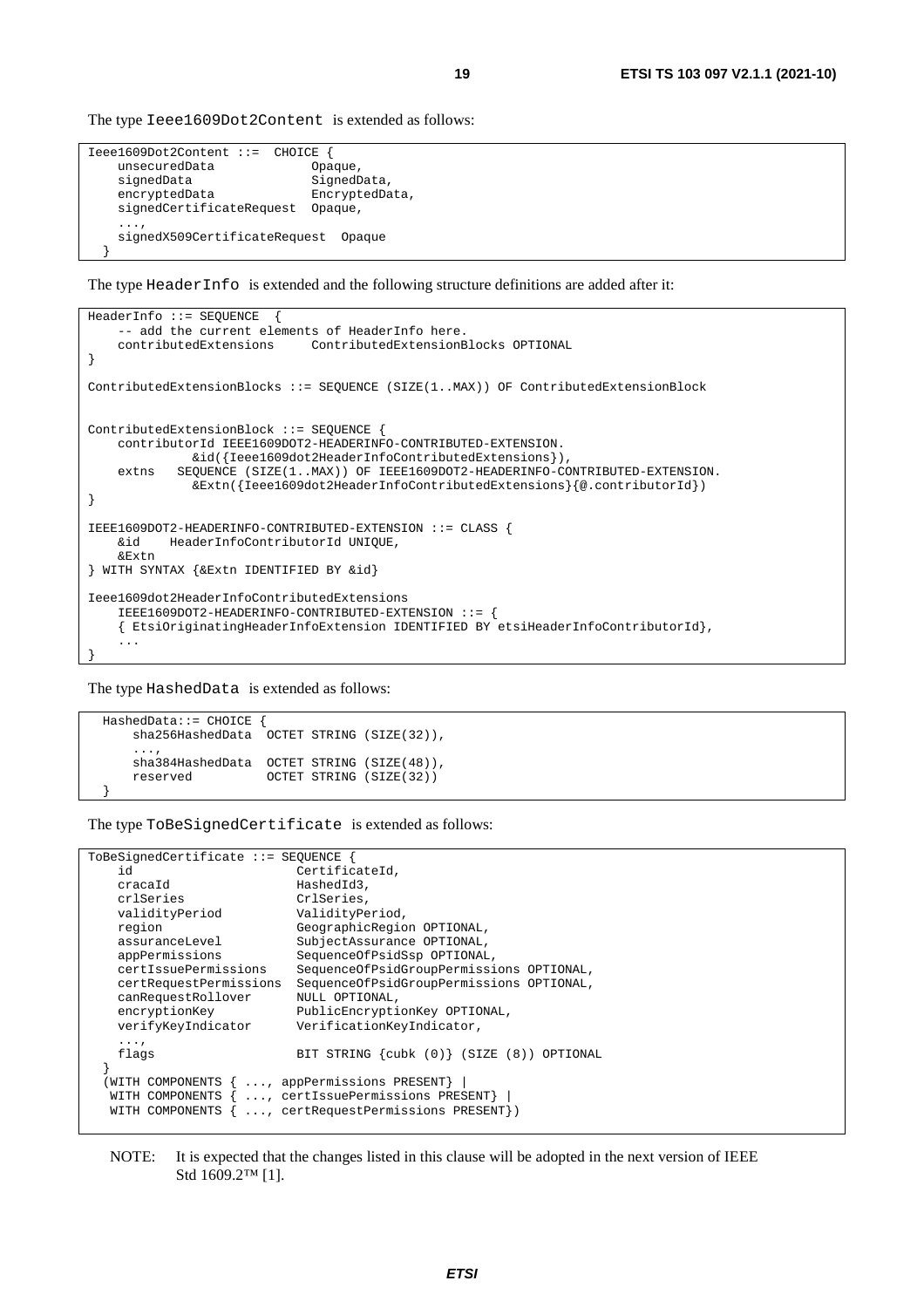The IEEE 1609.2 base types ASN.1 module is identified by the Object Identifier {iso(1) identified-organization(3) ieee(111) standards-association-numbered-series-standards(2) wave-stds(1609) dot2(2) base(1) base-types(2) majorversion-2(2) minor-version-3(3)}. The module can be downloaded as a file as indicated in table A.6. The associated SHA-256 cryptographic hash digest of the referenced file offers a means to verify the integrity of that file.

#### **Table A.6: Amended IEEE Std 1609.2 [[1](#page-5-0)] base types ASN.1 module information**

| <b>Module Name</b> | leee1609Dot2BaseTypes                                                                                                                                                                                |
|--------------------|------------------------------------------------------------------------------------------------------------------------------------------------------------------------------------------------------|
| <b>OID</b>         | {iso(1) identified-organization(3) ieee(111) standards-association-numbered-series-<br>standards(2) wave-stds(1609) dot2(2) base(1) base-types(2) major-version-2(2)<br>$ minor-version-3(3)\rangle$ |
| Link               | https://forge.etsi.org/rep/ITS/asn1/ieee1609.2.1/blob/v2.1.1/leee1609Dot2CrlBaseTy                                                                                                                   |
|                    | pes.asn                                                                                                                                                                                              |
| SHA-256 hash       | lc25fea69d027e6bdc3701ddb0044a7f2b9c5d7eb445be4af83486a87203f1d0e                                                                                                                                    |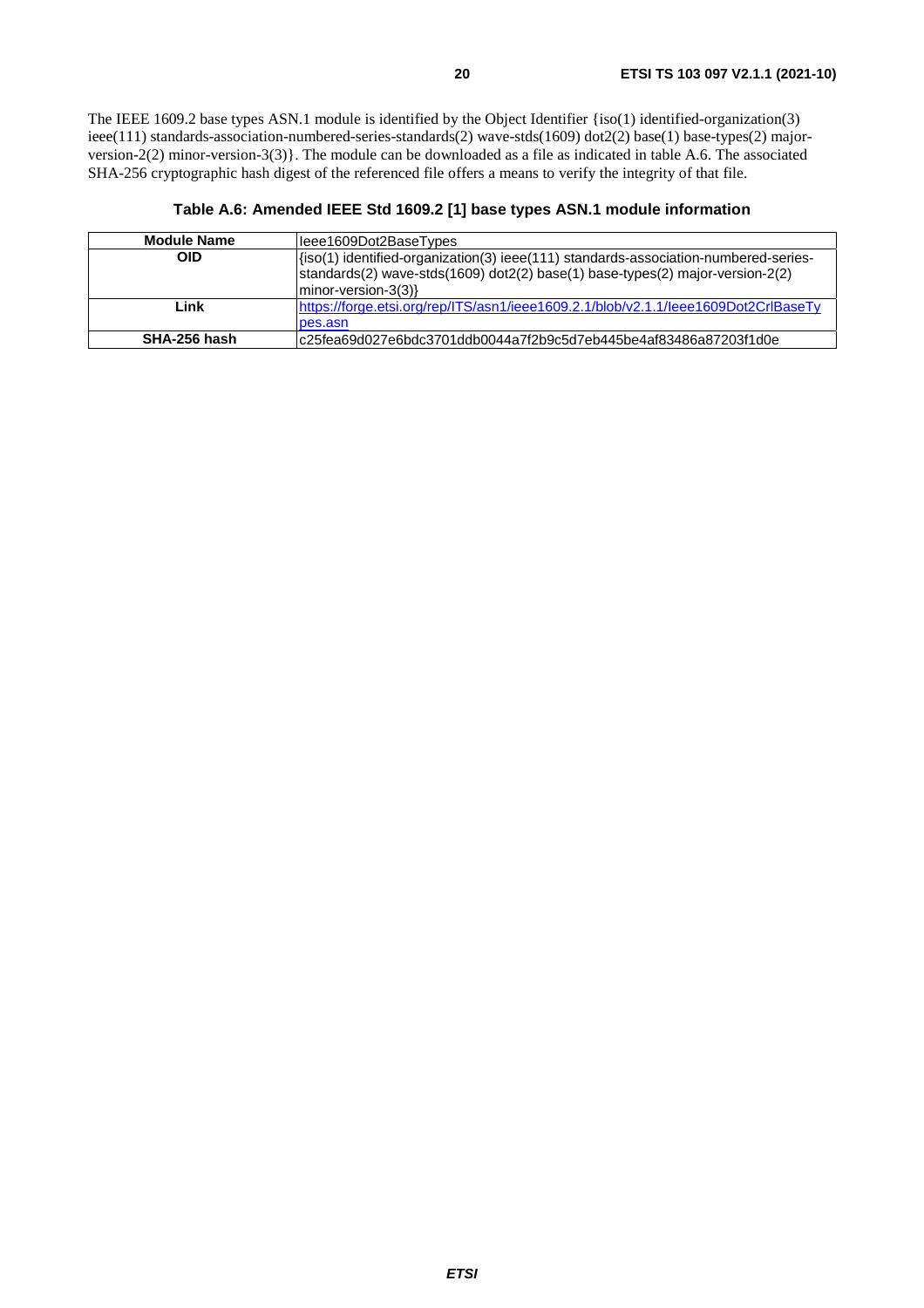## <span id="page-20-0"></span>Annex B (informative): Change history

| Date    | Version | Information about changes                                                                                                                                                                                                                                                                                                                                                                                                                                                                                                                                                                                                                                                                                                                                                                                    |
|---------|---------|--------------------------------------------------------------------------------------------------------------------------------------------------------------------------------------------------------------------------------------------------------------------------------------------------------------------------------------------------------------------------------------------------------------------------------------------------------------------------------------------------------------------------------------------------------------------------------------------------------------------------------------------------------------------------------------------------------------------------------------------------------------------------------------------------------------|
| 2017-10 | V1.3.1  | Entirely re-worked version as a profile of IEEE 1609.2                                                                                                                                                                                                                                                                                                                                                                                                                                                                                                                                                                                                                                                                                                                                                       |
| 2020-07 | V1.4.1  | The following CRs have been implemented:<br>CR#01: Make IEEE 1609.2 HeaderInfo extensible in a way that reduces coordination<br>burden<br>CR#02: Add a note clarifying the use of CRLs<br>CR#03: Delete region restriction for TLM certificate<br>CR#04: Delete link certificate specification<br>CR#05: Provisionally add data type to IEEE 1609.2 module to support ETSI TS 102 941<br>update<br>CR#06: Correct typos<br>CR#07: Delete ASN.1 type SingleEtsiTs103097Certificate<br>CR#08: Move newly defined TS103097 data types from ETSI TS 102 941 to<br><b>ETSI TS 103 097</b><br>CR#09: Adopt IEEE 1609.2b as reference<br>CR#10: Allow the use of pduFunctionalType<br>All the CRs are available at the following link:<br>https://docbox.etsi.org/ITS/Open/Implemented%20CRs/TS%20103%20097/V1.4.1/ |
| 2020-11 | V2.1.1  | Amended V1.4.1 to support the use of implicit certificates (in addition to explicit<br>lcertificates)                                                                                                                                                                                                                                                                                                                                                                                                                                                                                                                                                                                                                                                                                                        |